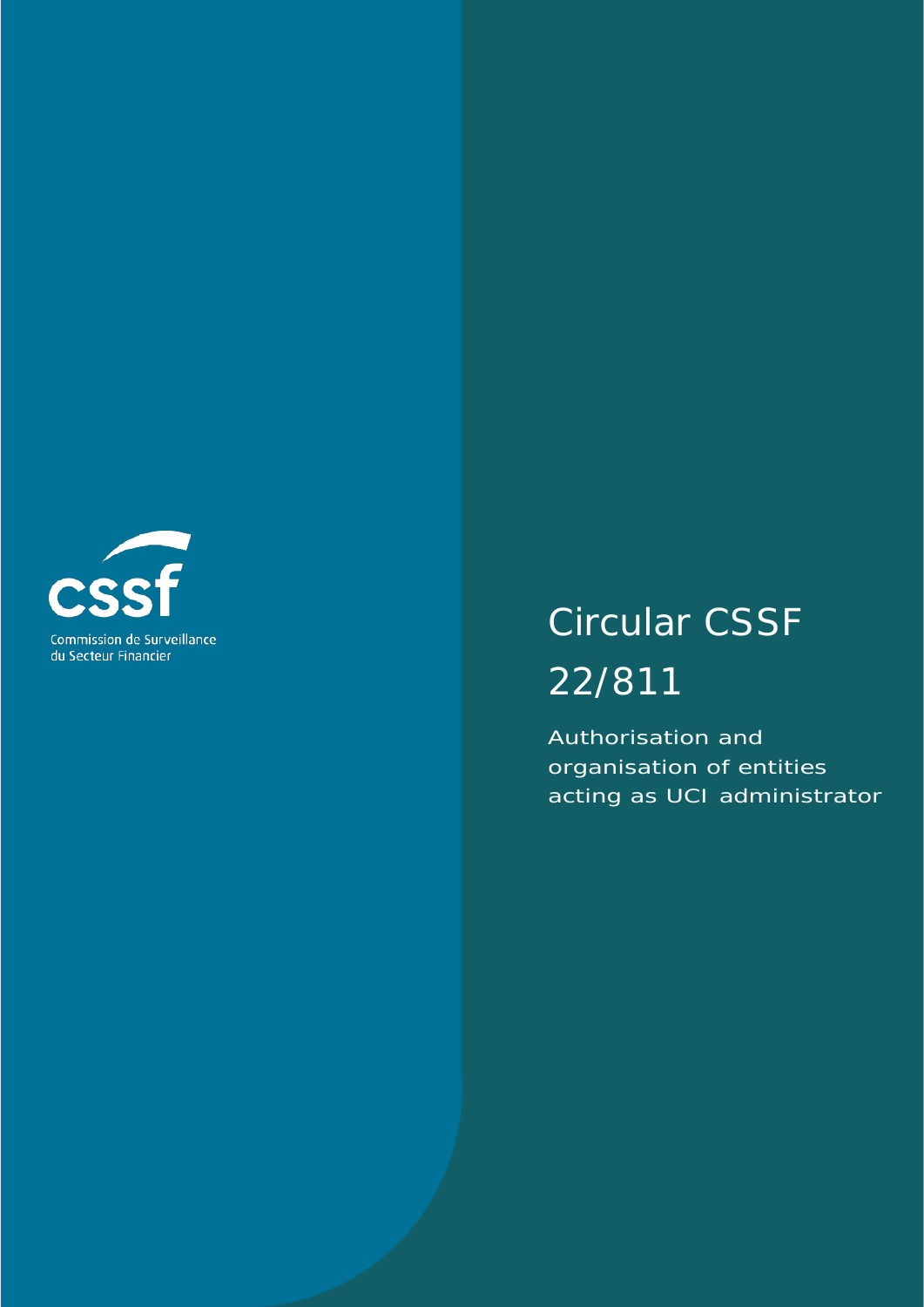

# **Circular CSSF 22/811**

**Re:** Authorisation and organisation of entities acting as UCI administrator

### **TABLE OF CONTENTS**

| 1. | Definitions     |                                                                                                                       | 4  |
|----|-----------------|-----------------------------------------------------------------------------------------------------------------------|----|
| 2. | Scope           |                                                                                                                       | 6  |
|    | 2.1             | Eligible entities                                                                                                     | 6  |
|    | $2.2 -$         | UCI administration activity                                                                                           | 8  |
|    |                 | 2.2.1 Appointment of a UCI administrator:<br>Authorisation requirements                                               | 8  |
|    |                 | 2.2.2 UCI administration activity                                                                                     | 9  |
|    |                 | 2.2.3 Registrar function                                                                                              | 13 |
|    |                 | 2.2.4 NAV calculation<br>accounting<br>and<br>function                                                                | 15 |
|    |                 | 2.2.5 Client communication function                                                                                   | 17 |
| 3. |                 | Organisational arrangements                                                                                           | 19 |
|    | 3.1             | General provisions                                                                                                    | 19 |
|    | 3.2             | Internal organisation                                                                                                 | 21 |
|    |                 | 3.2.1 General principles                                                                                              | 21 |
|    |                 | 3.2.2 Approval of new business relationships<br>and new services                                                      | 22 |
|    |                 | 3.2.3 Management of conflicts of interest                                                                             | 23 |
|    |                 | 3.2.4 Relationship with the depositary                                                                                | 24 |
|    |                 | 3.2.5 Access and retention of the core UCI<br>documentation, including in case of                                     |    |
|    |                 | change of UCI administrator                                                                                           | 25 |
|    | $3.3 -$         | Human resources                                                                                                       | 26 |
|    | 3.4             | ICT resources and, Business Continuity and<br>Disaster Recovery Planning                                              | 28 |
|    | 3.5             | Delegation models                                                                                                     | 29 |
|    |                 | 4. Entry into force and various provisions                                                                            | 35 |
|    |                 | A - List of information to be provided to the CSSF to<br>apply for authorisation to<br>act<br>as UCI<br>administrator | 36 |
|    | B<br>$\sim$ $-$ | List of information on UCI administration<br>functions to be provided to the CSSF on an<br>annual basis               | 37 |

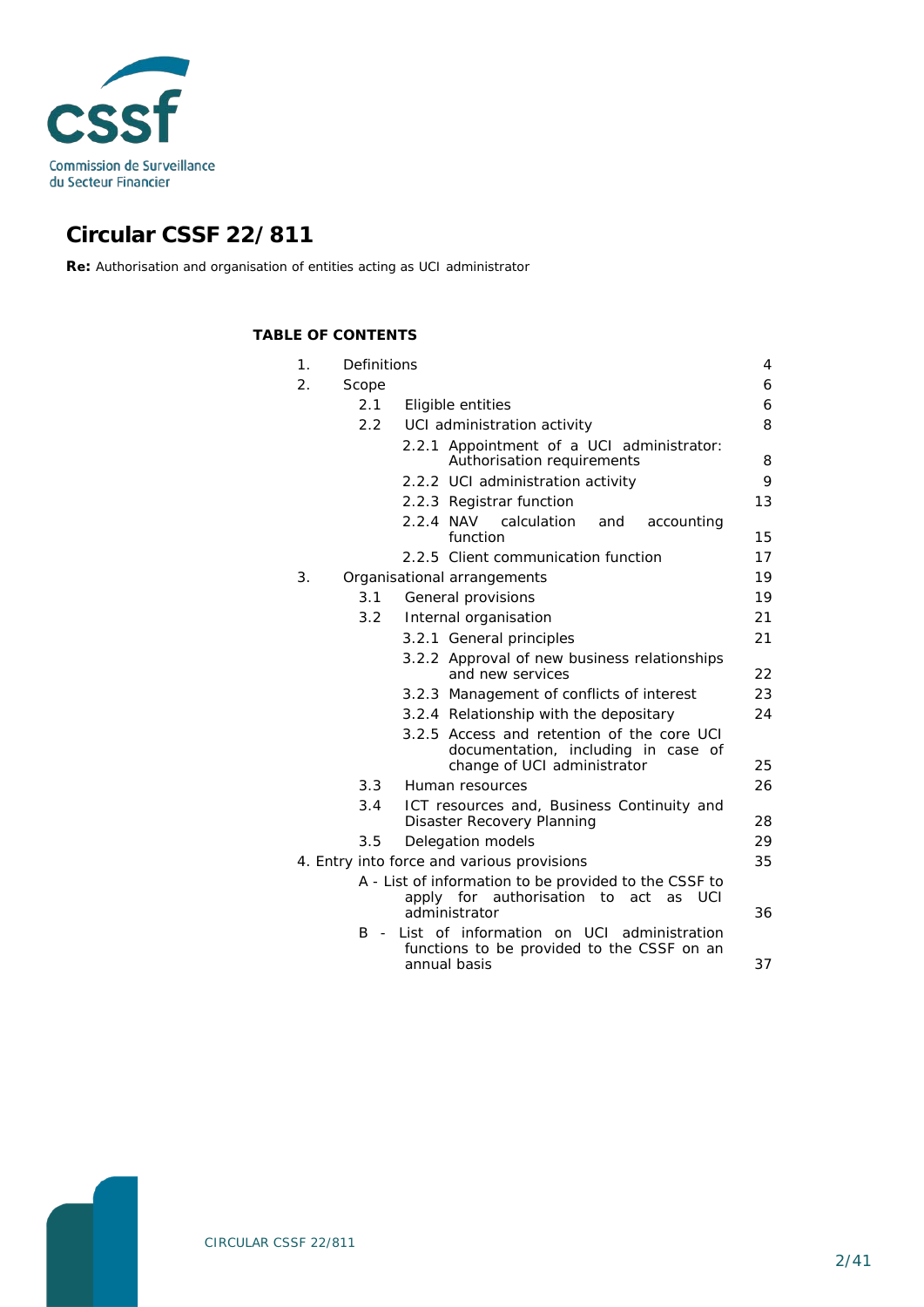

# **Circular CSSF 22/811**

**Re:** Authorisation and organisation of entities acting as UCI administrator

Luxembourg, 16 May 2022

Ladies and Gentlemen,

**To all entities, as defined hereafter, carrying out the activity of UCI administration or part thereof**

Chapter D of Circular IML 91/75 specifies the rules concerning the central administration of Luxembourg UCIs. This circular replaces Chapter D of Circular IML 91/75 taking into account the legislative developments, changes in technology and market evolution with respect to the activity of UCI administration.

This new circular clarifies the activity of UCI administrators by specifying the principles of sound governance and the CSSF requirements on internal organisation and good practice applicable to them. To that effect, the circular will apply to the entities acting as UCI administrator for regulated and non-regulated UCIs established, or not, in Luxembourg.

It is reminded that all entities carrying out the activity of UCI administration are subject to the laws and regulations in force, notably due to their status, authorisation or activities, including, but not limited to, legislation in the area of the fight against money laundering and terrorist financing and on delegation.

UCIs must refer to applicable laws and regulations to determine the eligibility of UCI administrator.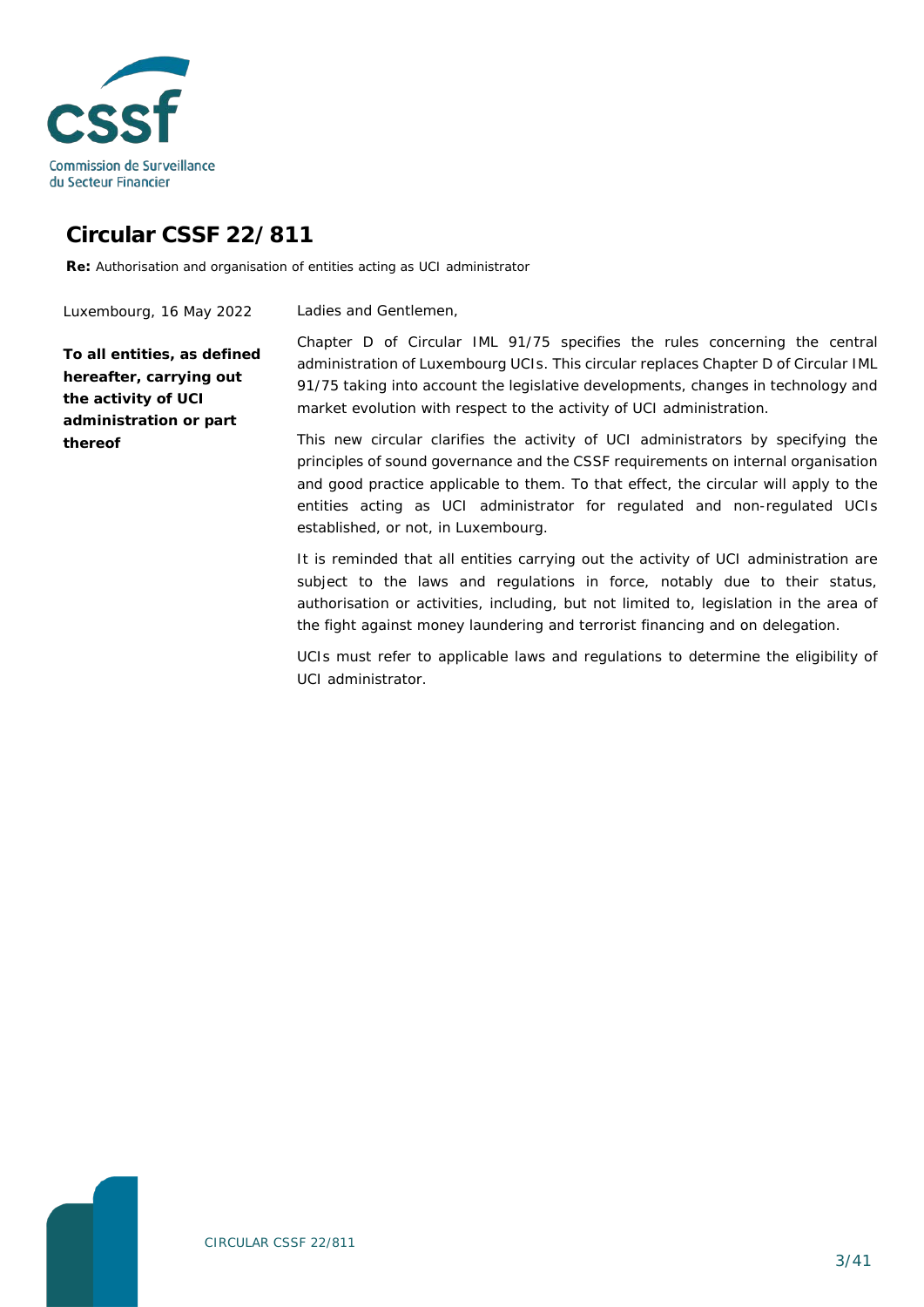

## **1. Definitions**

<span id="page-3-0"></span>For the purposes of this circular:

1993 Law: shall mean the Law of 5 April 1993 on the financial sector, as amended.

2004 Law: shall mean the Law of 15 June 2004 relating to the investment company in risk capital (SICAR), as amended.

2007 Law: shall mean the Law of 13 February 2007 relating to specialised investment funds, as amended.

2010 Law: shall mean the Law of 17 December 2010 relating to undertakings for collective investment, as amended.

2013 Law: shall mean the Law of 12 July 2013 on alternative investment fund managers, as amended.

AIF: shall mean an alternative investment fund as defined in Article 4(1)(a) of Directive 2011/61/EU of the European Parliament and of the Council of 8 June 2011 on Alternative Investment Fund Managers.

BCL: shall mean the Banque centrale du Luxembourg (Luxembourg Central Bank).

BCP: shall mean business continuity plan.

Circular IML 91/75: shall mean Circular IML 91/75, as amended by Circulars CSSF 05/177 and CSSF 18/697, on the revision and remodelling of the rules to which Luxembourg undertakings governed by the Law of 30 March 1988 on undertakings for collective investment ("UCI") are subject, as amended or replaced, where applicable.

Circular CSSF 02/77: shall mean Circular CSSF 02/77 on the protection of investors in case of NAV calculation error and correction of the consequences resulting from non-compliance with the investment rules applicable to undertakings for collective investment, as amended or replaced, where applicable.

Circular CSSF 04/146: shall mean Circular CSSF 04/146 on the protection of undertakings for collective investment and their investors against *Late Trading* and *Market Timing* practices, as amended or replaced, where applicable.

Circular CSSF 16/644: shall mean Circular CSSF 16/644, as amended by Circular CSSF 18/697, on the provisions applicable to credit institutions acting as UCITS depositary subject to Part I "and UCIs subject to Part II" of the Law of 17 December 2010 relating to undertakings for collective investment and all UCITS, where appropriate, represented by their management company, as amended or replaced, where applicable.

Circular CSSF 18/697: shall mean Circular CSSF 18/697 on the organisational arrangements applicable to fund depositaries which are not subject to Part I of the Law of 17 December 2010 relating to undertakings for collective investment, and, where appropriate, to their branches, as amended or replaced, where applicable.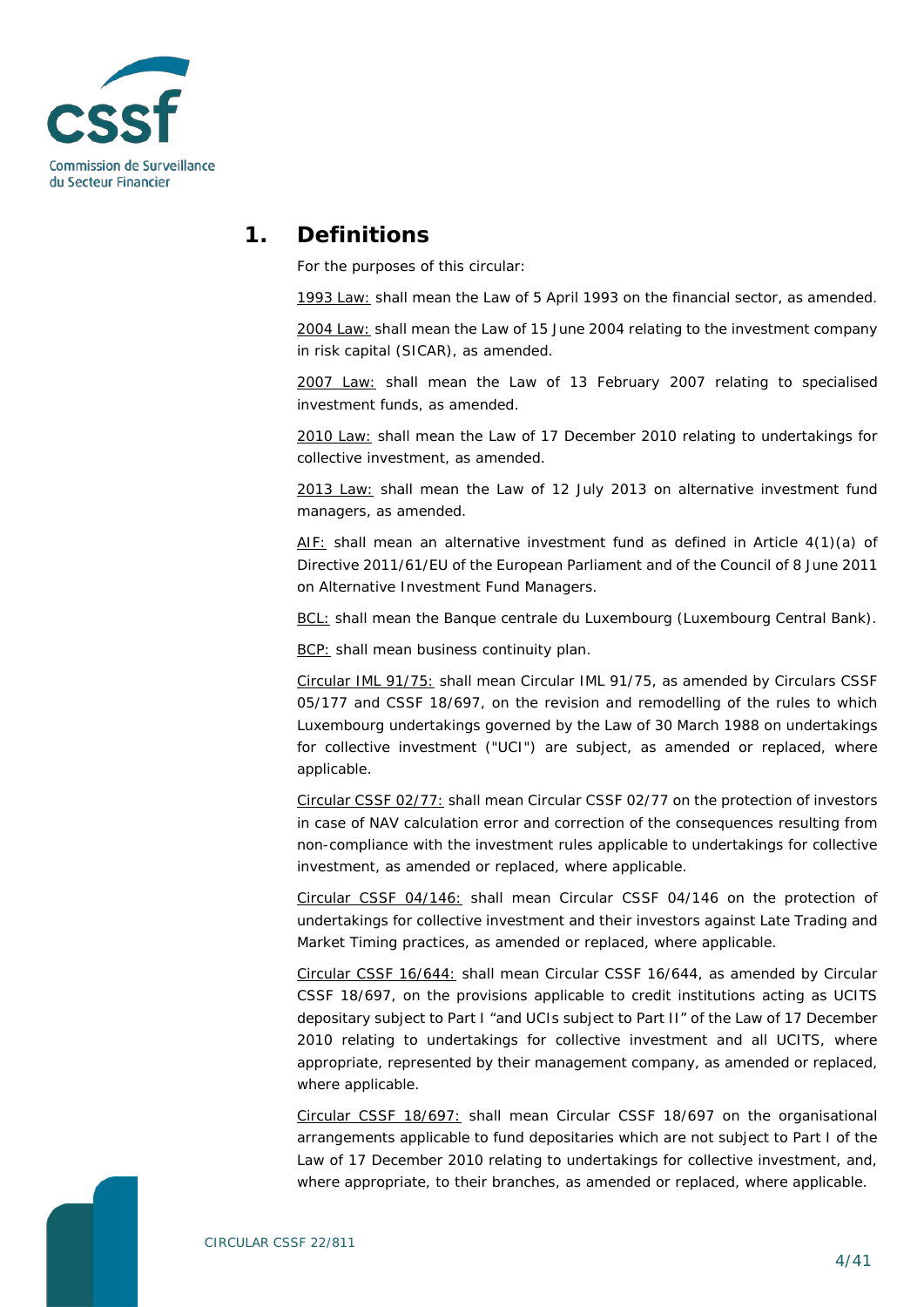

Circular CSSF 20/750: shall mean Circular CSSF 20/750 on the requirements regarding information and communication technology (ICT) and security risk management, as amended or replaced, where applicable.

Delegate: shall mean any third party carrying out on behalf of a UCI administrator one or more functions or tasks.

Delegation: shall mean the appointment by an entity of a third party or of third parties to carry out functions or tasks, fully or partially, on its behalf. For the purpose of this circular, the terms "externalisation" or "outsourcing" should be understood as "delegation".

DRP: shall mean disaster recovery plan.

External valuer: shall mean a natural or legal person that is independent from the AIF, the IFM and any other person having close links to the AIF or the IFM, and appointed by the IFM to perform the valuation function, in accordance with Article 17 of the 2013 Law. A third party that carries out the calculation of the net asset value for an AIF should not be considered as an external valuer as long as it does not provide valuations for individual assets, including those requiring a subjective judgement, but incorporates into the calculation process values which are obtained from the IFM, pricing sources or an external valuer.

Foreign UCIs: shall mean undertakings for collective investment and collective investment undertakings, respectively, not established in Luxembourg.

FTE: shall mean full-time equivalent.

ICT: shall mean information and communication technology.

IFM: shall mean an investment fund manager. For the purpose of this circular, IFM shall mean the designated external IFM or, where applicable, the internally managed UCI.

Investments: shall mean the assets in portfolio, along with the derivatives (including those used for efficient portfolio management and hedging techniques) in which a UCI is invested at a given time and/or owned by a UCI at a given time.

KPI: shall mean key performance indicators.

KRI: shall mean key risk indicators.

Management Body: shall mean a) as regards sociétés anonymes (public limited companies), the board of directors (*conseil d'administration*) or the management board (*directoire*) of the UCI administrator, as the case may be; b) as regards other types of companies, the body that represents the UCI administrator by virtue of the law and the instruments of incorporation.

NAV: shall mean net asset value.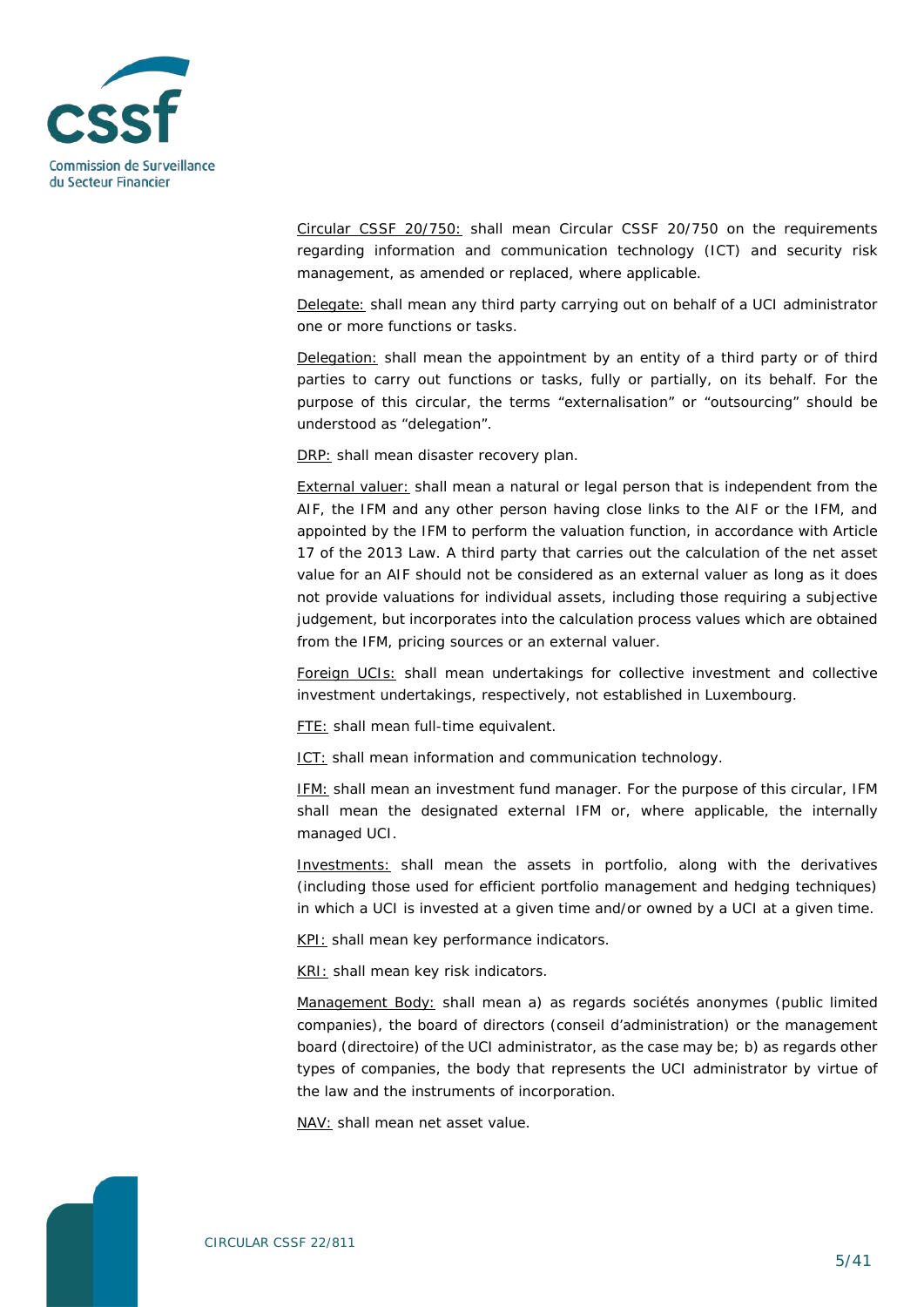

Non-regulated UCIs established in Luxembourg: shall mean undertakings for collective investment and collective investment undertakings, respectively, established in Luxembourg that do not qualify as regulated UCIs established in Luxembourg as defined by this circular.

Proper instruction: shall mean any signed, dated and written instruction delivered by the UCI or a person duly authorized to give an instruction on behalf of the UCI upon a decision of the UCI or the IFM.

Regulated UCIs established in Luxembourg: shall mean the following entities:

- UCITS, shall mean an undertaking for collective investment in transferable securities subject to Part I of the 2010 Law;
- UCI Part II, shall mean an undertaking for collective investment established in Luxembourg, subject to Part II of the 2010 Law;
- SIF, shall mean a specialised investment fund within the meaning of the 2007 Law; and
- SICAR, shall mean an investment company in risk capital within the meaning of the 2004 Law.

Sectorial legislation: shall mean legislation/laws/regulations in force to which entities carrying out the activity of UCI administration are generally subject, notably due to their status, authorisation or activities, including but not limited to, legislation in the area of the fight against money laundering and terrorist financing and on delegation arrangements.

UCI administrator: shall mean an entity, as defined in section 2.1. of this circular, performing the activity of UCI administration. This activity may cover one, two or all of three function(s) defined in point 10 of this circular.

UCIs: shall mean regulated UCIs established in Luxembourg, non-regulated UCIs established in Luxembourg and foreign UCIs.

UCITS: shall mean an undertaking for collective investment in transferable securities falling under the scope of Directive 2009/65/EC of the European Parliament and of the Council of 13 July 2009 on the coordination of laws, regulations and administrative provisions relating to undertakings for collective investment in transferable securities.

# <span id="page-5-0"></span>**2. Scope**

### <span id="page-5-1"></span>**2.1 Eligible entities**

1. This circular applies to all entities carrying out the activity, or part of the activity (ie. one or two of the three functions as defined in point 10 of this circular), of UCI administration as listed in point 2 of this circular.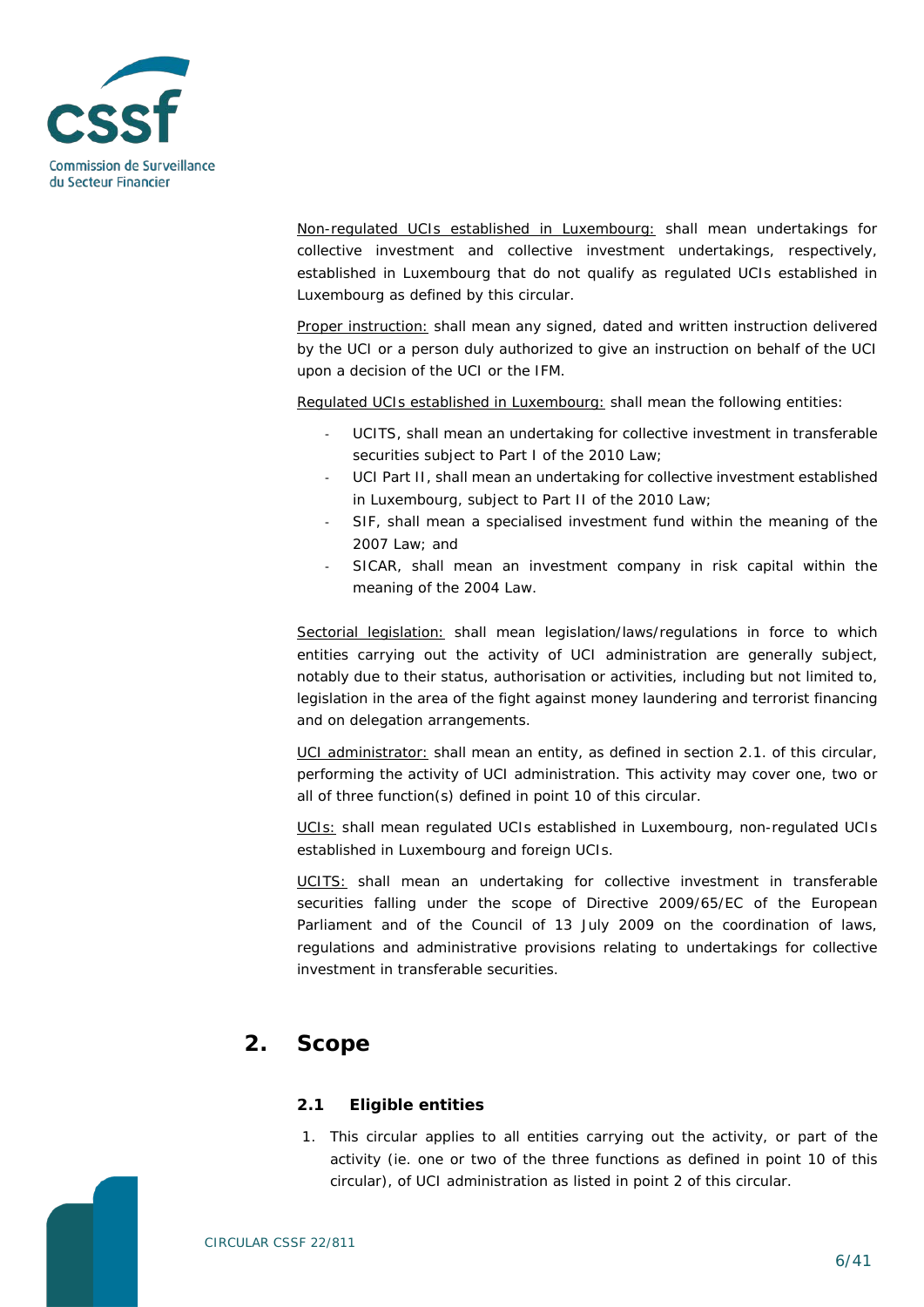

- 2. The following UCIs and IFMs are eligible to act as UCI administrator:
	- Management companies incorporated under Luxembourg Law and subject to Chapter 15 of the 2010 Law;
	- Management companies incorporated under Luxembourg Law and subject to Chapter 16 of the 2010 Law;
	- Alternative investment fund managers authorised under Chapter 2 of the 2013 Law;
	- Foreign IFMs pursuing the activity of UCI administrator for UCIs established in Luxembourg;
	- Regulated Luxembourg UCIs.

The last type of UCI administrator hereabove may only act as UCI administrator for themselves and may not offer those services to other UCIs.

The UCI or its IFM, when applicable, performing all or parts of the UCI administration functions will be referred to as UCI administrator in this circular. To that effect, when all the UCI administration functions are carried out by the UCI or its IFM when applicable, the provisions of this circular should be adapted to the specificity of such model.

When the UCI administration activity has been wholly or partially delegated by the UCI or its IFM, to another entity (or several other entities), the UCI or its IFM must monitor the delegate(s) in accordance with applicable sectorial legislation. In this case, the UCI or its IFM must ensure the coordination and supervision of the UCI administration activity.

As the case may be, a UCI or its IFM may also delegate the UCI administration activity, or part thereof, to an external IFM in Luxembourg, which is not the designated IFM of a given UCI.

The UCI administration activity may further also be performed by the following external service providers established under the 1993 Law:

- Credit institutions authorised under Part I, Chapter 1 of the 1993 Law;
- Luxembourg branches of credit institutions governed by foreign laws and authorised under Part I, Chapter 3 of the 1993 Law;
- Registrar agents authorised under Part I, Chapter 2 of the 1993 Law;
- Client communication agents authorised under Part I, Chapter 2 of the 1993 Law, only for the client communication function as described in section 2.2.5 of this circular; and
- Administrative agents authorised under Part I, Chapter 2 of the 1993 Law, only for the NAV calculation and accounting function and client communication function as described, respectively, in sections 2.2.4 and 2.2.5 of this circular.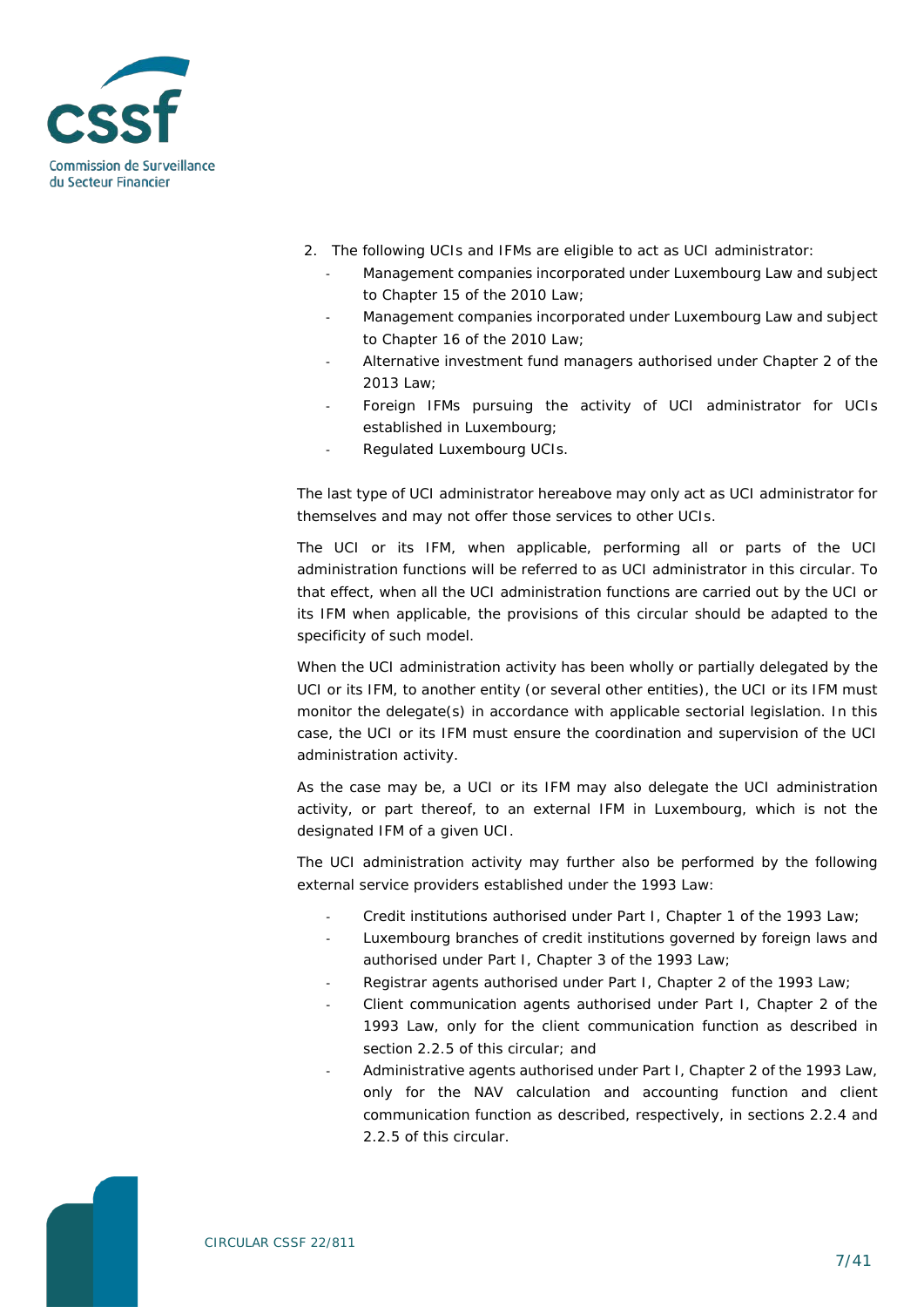

Before acting as an administrator for a given UCI, the entities and service providers listed in point 2 of this circular must assess whether the carrying out of this activity by them is permitted taking into account applicable legal provisions.

### <span id="page-7-1"></span><span id="page-7-0"></span>**2.2 UCI administration activity**

#### **2.2.1 Appointment of a UCI administrator: Authorisation requirements**

- 3. The appointment to act as a UCI administrator is subject to prior CSSF authorisation, either through a complete authorisation application (under the applicable sectorial legislation) or authorisation through the defined administrative procedure (further referred to as authorisation) as detailed in point 4 hereafter.
- 4. Some entities are by operation of law authorised to perform all or some functions of the UCI administration activity in accordance with applicable sectorial legislation as long as they duly demonstrate compliance with the requirements set out in this circular at the time of their application for authorisation under this sectorial legislation and hereafter on a continual basis. This is the case for the following entities:
	- Registrar agents authorised under Part I, Chapter 2 of the 1993 Law;
	- Client communication agents authorised under Part I, Chapter 2 of the 1993 Law, only for the client communication function as described in section 2.2.5 of this circular; and
	- Administrative agents authorised under Part I, Chapter 2 of the 1993 Law, only for the NAV calculation and accounting function and client communication function as described, respectively, in sections 2.2.4 and 2.2.5 of this circular.

For the following entities intending to act as UCI administrator, this circular will introduce an authorisation for obtaining and maintaining such authorisation:

- Management companies incorporated under Luxembourg Law and subject to Chapter 15 of the 2010 Law;
- Management companies incorporated under Luxembourg Law and subject to Chapter 16 of the 2010 Law;
- Alternative investment fund managers authorised under Chapter 2 of the 2013 Law;
- Foreign IFMs pursuing the activity of UCI administrator for UCIs established in Luxembourg;
- Regulated Luxembourg UCIs:
- Credit institutions authorised under Part I, Chapter 1 of the 1993 Law; and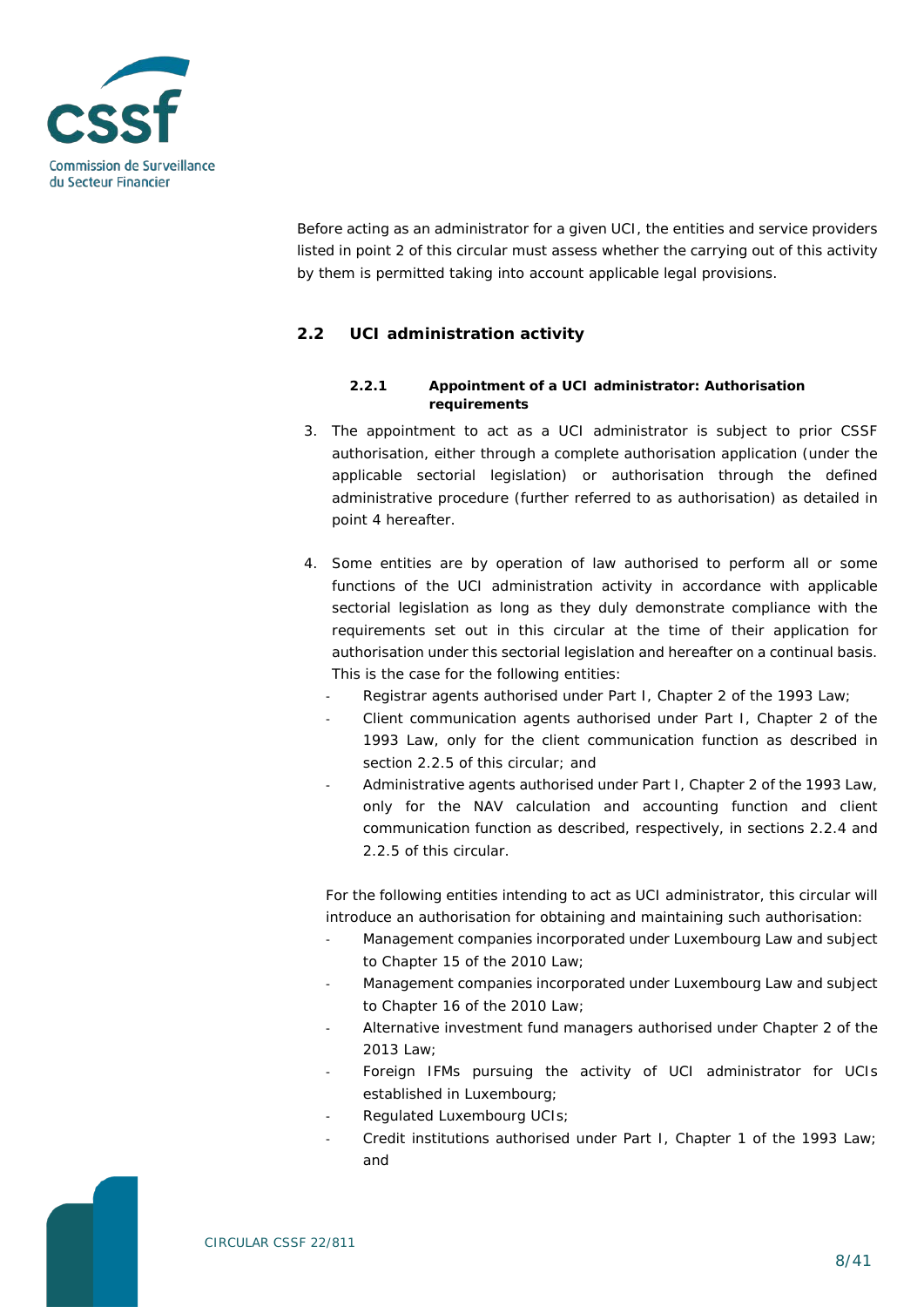

- Luxembourg branches of credit institutions governed by foreign laws and authorised under Part I, Chapter 3 of the 1993 Law. The application file to be submitted for the authorisation as provided for in point 3 of this circular must include, at least, the information listed in Annex
- 5. Any authorisation as a UCI administrator shall remain valid as long as the elements on the basis of which it was granted have not changed. Any entity acting as UCI administrator is required to apply with the CSSF for authorisation of any substantial changes to the initial application (in particular in case of substantial changes to its operational model) or to notify in advance any substantial changes regarding the aspects of delegation of critical or important operational tasks in accordance with section 3.5. of this circular.

A of this circular.

- 6. UCI administrators, having been authorised as per the above, must ensure compliance with the requirements set out in this circular for the time they do act in such capacity. The information provided in the authorisation file must be kept up-to-date.
- 7. The UCI administrator must communicate to the CSSF, on an annual basis, information regarding its business activities and resources as listed in Annex B. The CSSF must receive the aforementioned information at the latest five months after the financial year-end of the UCI administrator.
- 8. The UCI administrator must, in addition, comply with applicable sectorial legislation.
- 9. It is to be noted that all requirements of this circular apply at the level of the UCI administrator (irrespective of whether the function is performed by the UCI, the IFM and/or by an external provider). Section 3.5. of this circular covering delegation requirements must be complied with by the entity(ies) acting as UCI administrator.

#### **2.2.2 UCI administration activity**

<span id="page-8-0"></span>10. The UCI administration activity may be split into three main functions: the registrar function, the NAV calculation and accounting function, and the client communication function.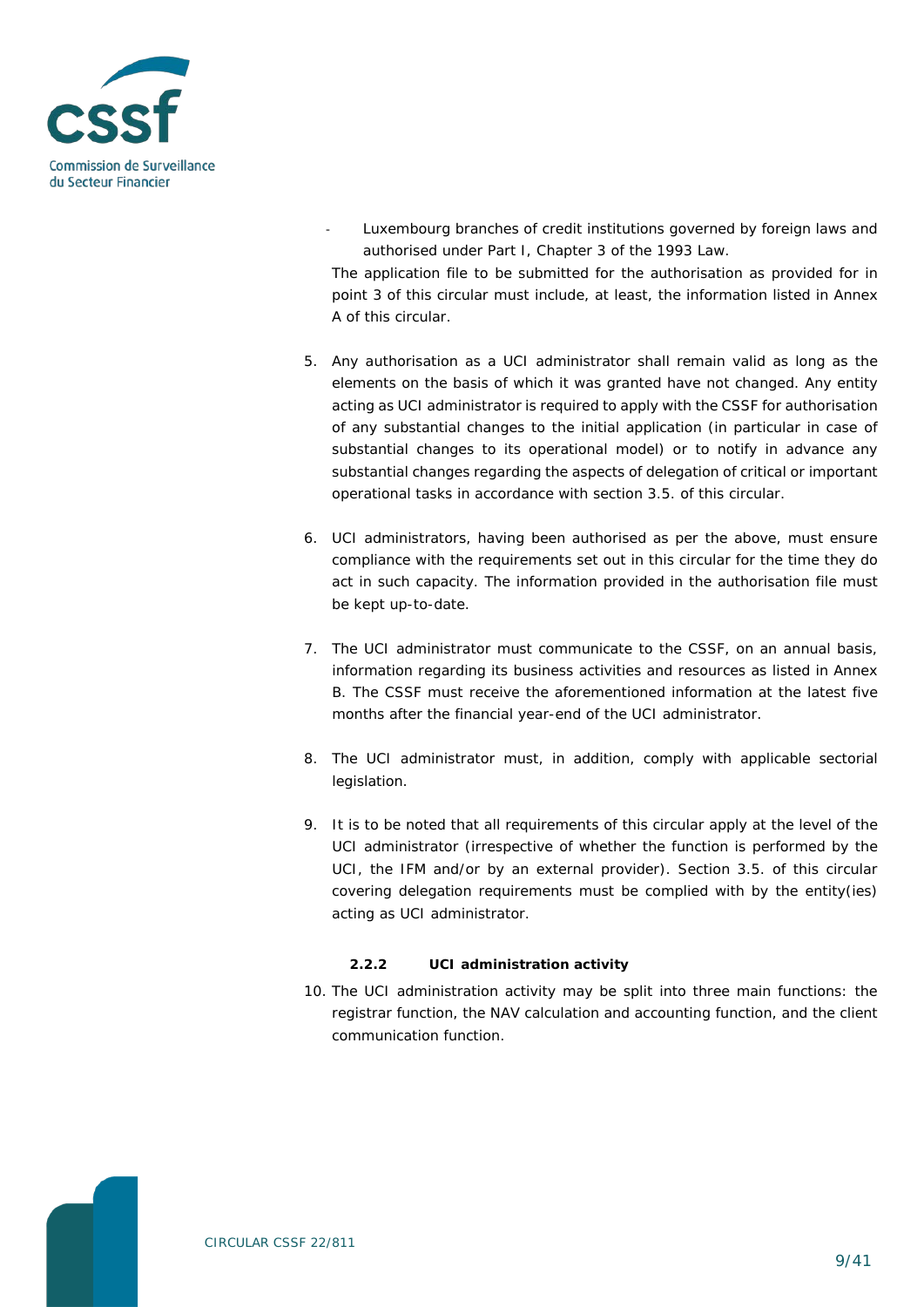

- The registrar function encompasses all tasks necessary to the maintenance of the UCI's unit-/shareholder register. The reception and execution of orders relating to units/shares subscriptions and redemptions<sup>1</sup>, and the distribution of income (including the liquidation proceeds) are part of the registrar function;
- The NAV calculation and accounting function covers the legal and fund management accounting services and, the valuation and pricing (including tax returns); and
- The client communication function is comprised of the production and delivery of the confidential documents intended for investors.
- 11. The CSSF considers that only one service provider may be designated and is responsible for a specific UCI administration function, as defined in point 10 of this circular, for a UCI. For UCIs with multiple compartments, each function must be performed by the same service provider. However, the UCI administrator may receive support from delegates or designated third parties such as, for example, for corporate secretary or valuation duties. In this context, it is possible that the UCI or its IFM, when applicable, does not appoint a provider for each function but perform(s) the function itself, possibly
- 12. The UCI administration activity is globally composed of, at the least, the following tasks:
	- Legal and fund management accounting services;
		- o Bookkeeping;

with the support of third parties.

- o Reconciliation of the UCI's books and records;
- o In cooperation with the UCI or its IFM, when applicable, drawingup of prospectuses, financial reports and other documents intended for the UCI's investors and their dispatching, filing and publication when required;
- o Cooperation and participation in the preparation of general meetings of the UCI's unit-/shareholders, notices of meetings and related publications, filing and dispatching as well as all the preparation and dispatching of all other documents intended for investors;
- o Regulatory reporting (in particular, to the CSSF, to the BCL, or to the UCI national competent authority where applicable); and
- o Maintenance of the core documentation relating to the UCI and its operations (including but not limited to, contracts and agreements, minutes of the Management Body's meetings, minutes of the

<span id="page-9-0"></span>*<sup>1</sup> For the purpose of this circular, the terms "subscription" and "redemption" should be understood in the*  rest of the text as covering also transfer, conversion, split or cancellation of units/shares, when applicable. *Additionally, the terms units/shares should be understood as also including bearer units/shares.*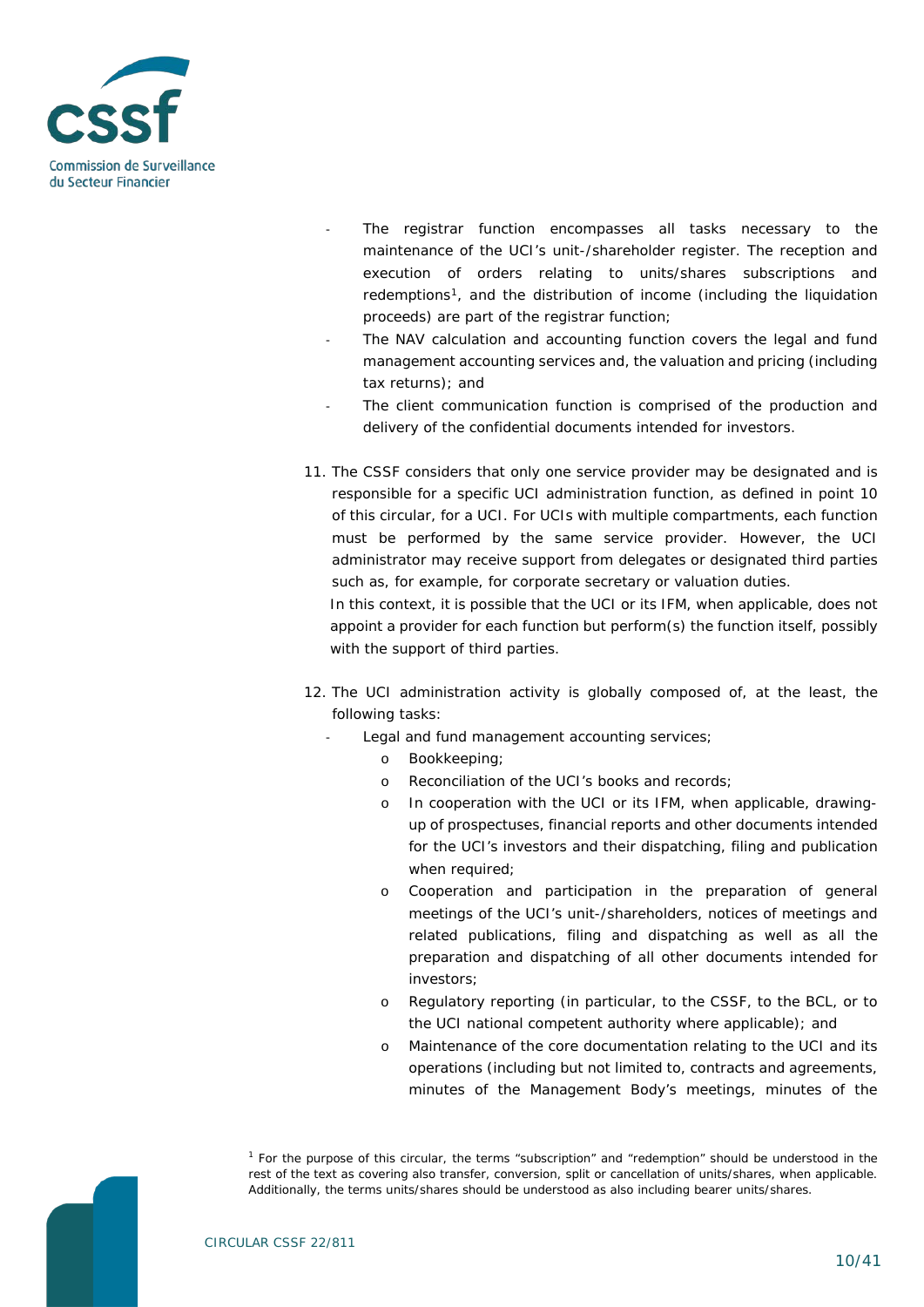

liquidator's resolutions, correspondence with the statutory auditors and the CSSF or any other national competent authority of the UCI, UCI's books and financial reporting, prospectuses, financial reports and other documents intended for investors).

- Customer inquiries;
	- o Reception and, when applicable, treatment of customer inquiries and complaints, including the records retention of such inquiries and complaints, as necessary.
- Valuation and pricing, including tax returns;
	- o Calculation of the NAV of the UCI, and when applicable, of the compartment and unit/share classes;
	- o Determination of the UCI's subscription and redemption prices;
	- o Valuation of investments held by the UCI in accordance with the UCI valuation policy, except when the valuation is performed, partially or wholly, by the UCI or its IFM, when applicable, or when the valuation has been delegated to an external valuer. In that case, the task of the UCI administration consists in the recording of the valuation provided by the external valuer in the books and records of the UCI;
	- o Calculation of the income generated by the UCI to investors; and
	- Calculation, reporting and verification of payment of taxes, such as subscription tax or the VAT for regulated UCIs established in Luxembourg.
- Regulatory compliance monitoring:
	- o Monitoring of the UCI's compliance with applicable laws and regulations, along with the UCI's rules as set out in the offering documents.
	- Maintenance of the UCI's unit-/shareholder register;
		- o Performance of registrations, alterations or deletions necessary to ensure the regular update of the unit-/shareholder register.
	- Distribution of income;
		- o Allocation and distribution of the income generated by the UCI to investors, and distribution of liquidation proceeds to the investors, when applicable.
	- Units/shares issues and redemptions;
		- o Collection and processing of subscription, redemption and transfer orders for the units/shares issued by the UCI; and
		- o Application of the subscription and redemption prices.
		- Contract settlements, including certificate dispatch;
		- o Drawing-up of subscription or redemption (including liquidation bonus) contract notes and the certificates of title and the dispatch of such documents to the individual investors.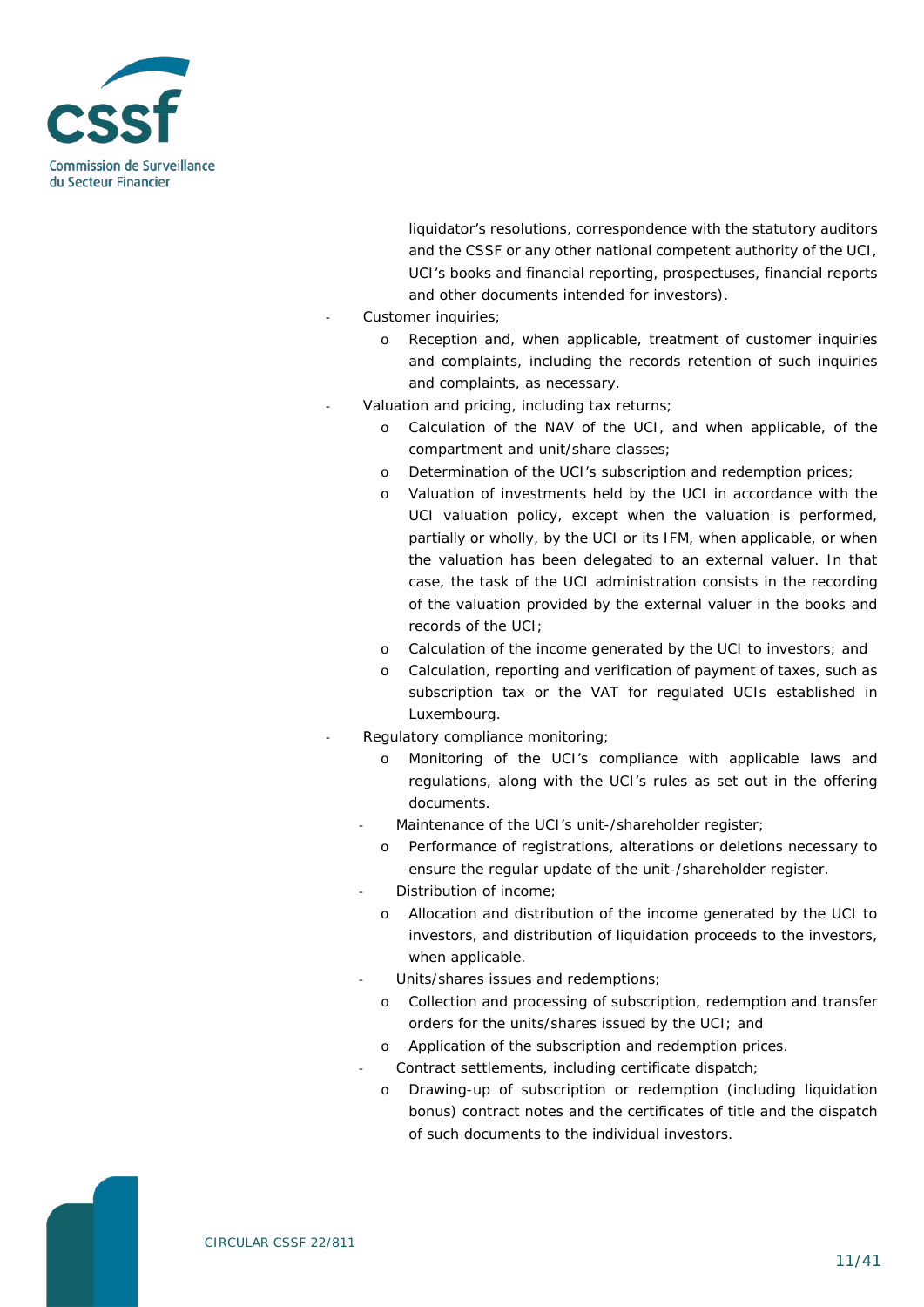

- Record keeping;
	- o Maintenance of current and historical records allowing for the evidence or reconstitution of the UCI's operations (including, but not limited to, trade and bank statements, contract notes, subscription and redemption forms, invoices, audit accounting adjustments, minutes of meetings of the valuation committee).

Not all of the aforementioned tasks included in the scope of UCI administration activity when provided individually necessarily require an authorisation as UCI administrator.

Those tasks and the related controls must be performed as frequently as necessary, in line with the UCI activity, the NAV calculation frequency and regulatory requirements, where applicable.

- 13. The tasks of handling customer inquiries, regulatory compliance monitoring and record keeping apply to all three functions as defined in point 10 of this circular in accordance with the applicable legal provisions. The UCI administrator and the UCI or its IFM, when applicable, must agree, in a contract, on the roles and the allocation of responsibilities of each party with regard to these tasks to ensure that adequate means and procedures are in place to ensure a proper performance of their respective obligations.
- 14. In this context, the UCI administrator may, on the basis of delegation, perform the compliance monitoring, or part thereof, of the investment policy and investments restrictions in accordance with the applicable laws and regulations, along with the UCI rules as set out in the offering documents. The restrictions and limits in the scope of such delegated compliance monitoring must be agreed upon between the UCI administrator and the UCI or its IFM, when applicable, in a contract. In this context, the UCI administrator must establish, implement and maintain procedures to detect, assess and notify the UCI or its IFM, when applicable, without delay, of any instances of noncompliance with the investment policy and restrictions.
- 15. The UCI administrator must establish, implement and maintain procedures to detect, assess and, when applicable, notify the UCI or its IFM, when applicable, without delay, of material or non-material NAV errors, breaches or operational incidents (with a financial impact or "near-by" incident). Such material or nonmaterial NAV errors, breaches or operational incidents must be logged by the UCI administrator and in case of relevant or significant shortcomings, the UCI administrator, in cooperation with the other parties, should design a remediation plan to be approved by the UCI or its IFM, when applicable and implement the related corrective measures as well as ensure that a proper follow-up is being done.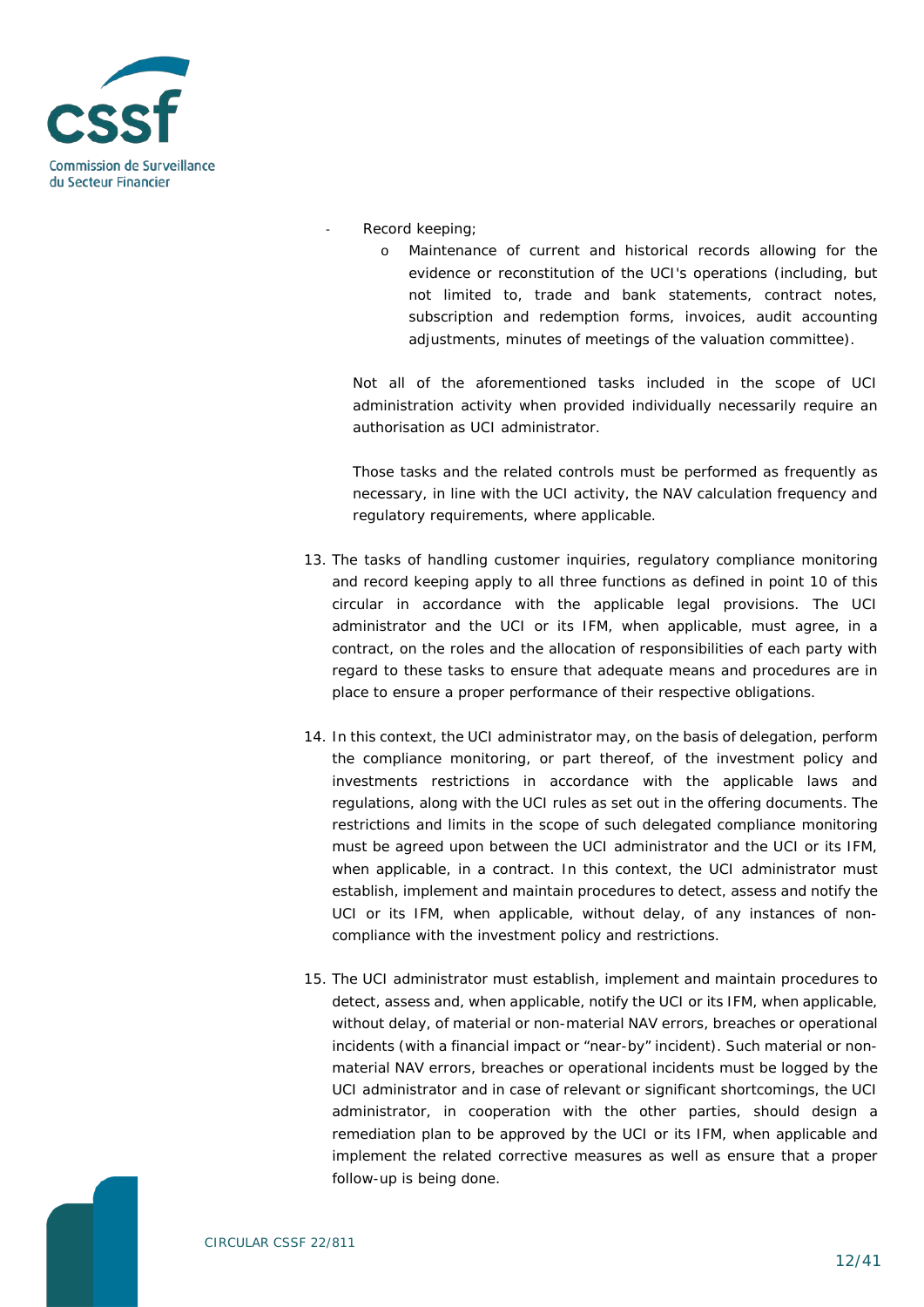

16. In accordance with the aforementioned requirements, the UCI administrator must establish, implement and maintain an escalation process detailing for each type of error/breach/incident, the type of information to be exchanged, the parties to be involved (internally and externally) and the steps to be taken (log, corrective actions, etc.). In particular, the UCI administrator must, when applicable, ensure that an adequate notification is sent to the CSSF or any other national competent authority of the UCI either by the UCI itself, the IFM, when applicable, or by the UCI administrator itself (as required or agreed upon contractually).

The processes and procedures under points 14 and 15 of this circular must also document in sufficient detail the appropriate steps in terms of communication towards investors and the national competent authority of the UCI and/or the IFM, in particular in case of NAV errors and breaches.

- 17. For regulated UCIs established in Luxembourg, such procedures and processes must comply with Circular CSSF 02/77, when applicable.
- 18. For regulated UCIs established in Luxembourg, the UCI administrator must inform the CSSF without undue delay in case the UCI administrator becomes aware that the UCI or its IFM, when applicable, does not properly fulfil its legal, regulatory or contractual obligations and/or does not notify the CSSF as required by applicable laws and regulations of material or non-material NAV errors/breaches/incidents.

#### **2.2.3 Registrar function**

- <span id="page-12-0"></span>19. The entity in charge of the registrar function must ensure the maintenance of the UCI's unit-/shareholder register. The register must be available at all times to the UCI administrator which performs the registrations, alterations or deletions necessary to ensure its regular update and maintenance. The maintenance of the UCI's unit-/shareholder register must be performed in accordance with the applicable laws and regulations, along with the UCI rules as set out in the offering documents.
- 20. For each UCI, the registrar function must at least cover the following operations:
	- Reception and execution of the subscription, redemption, transfer and cancellation orders<sup>1</sup>;

<span id="page-12-1"></span>*<sup>1</sup> For the purpose of this circular, the terms "subscription" and "redemption" should be understood in the rest of the text as covering also transfer, conversion, split or cancellation of units/shares, when applicable. Additionally, the terms units/shares should be understood as also including bearer units/shares.*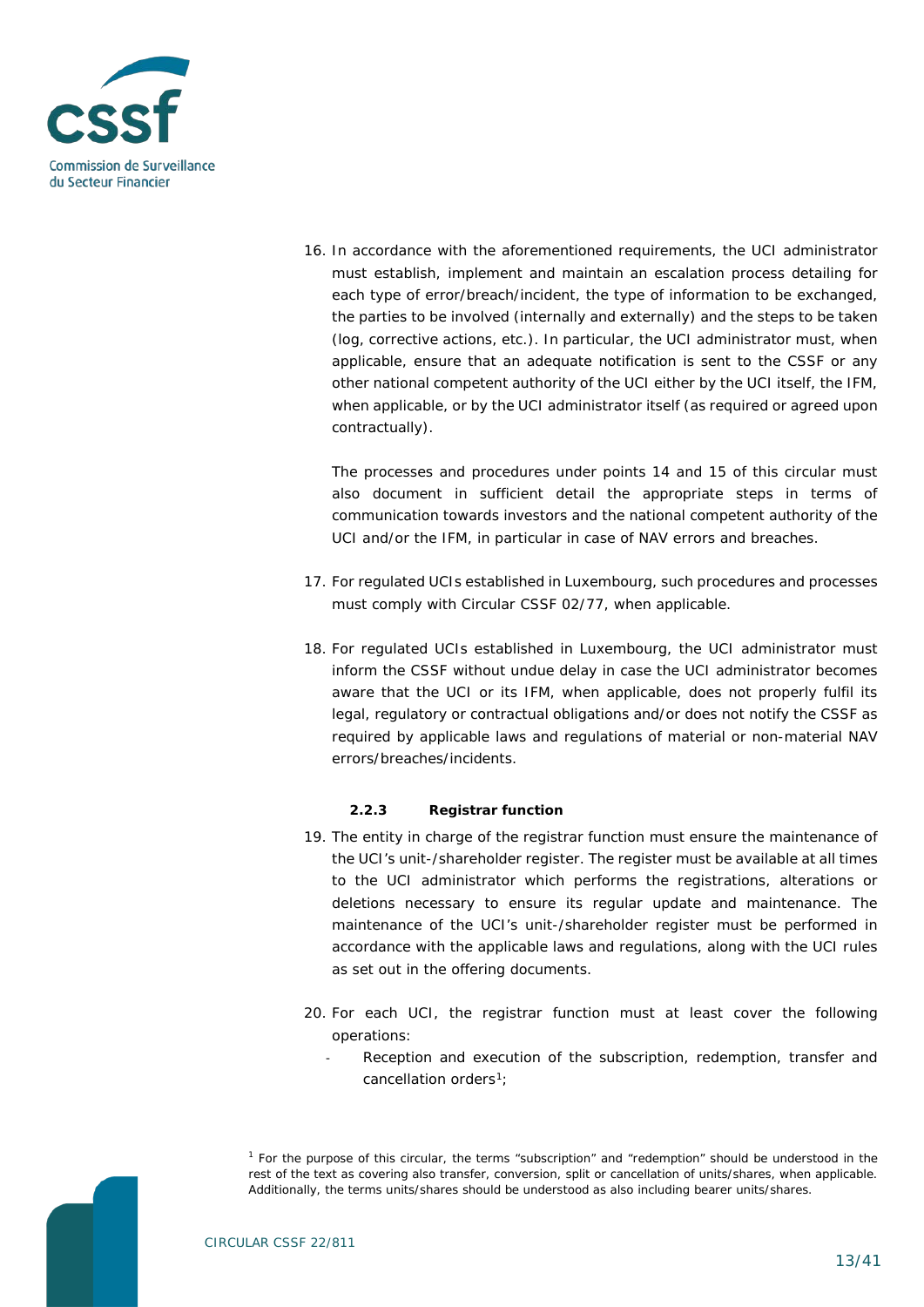

- Application of the subscription and redemption prices;
- Calculation of the number of outstanding units/shares and maintenance of the unit-/shareholder register;
- Reconciliation of the subscription and redemption orders with the related cash flows;
- Distribution of the income generated by the UCI to investors according to the provisions of the prospectus, when applicable;
- Drawing-up of the subscription or redemption contract notes and the certificates of title and dispatch of such documents to the individual investors. This task may be performed by the registrar function or the client communication function as contractually agreed upon with the UCI or its IFM, when applicable;
- When applicable, application of the exchange ratio in case of merger, as well as subscription, redemption or distribution in kind;
- When applicable, for regulated and non-regulated UCIs established in Luxembourg, distribution of proceeds to the Public Trust Office (Caisse de Consignation) and for foreign UCIs to the relevant foreign public office; and
- Maintenance of adequate records of the UCI's activity relating to the registrar function.
- 21. The requirement relating to the execution of subscriptions and redemptions by the UCI administrator does not prevent UCIs or their IFMs, when applicable, from appointing Luxembourg or foreign intermediaries as authorised financial agents and representatives for the subscriptions and redemptions of their units/shares. The UCI administrator must, in such situation, be in a position to provide adequate services, considering the structure and complexity of the distribution network and the types of UCIs concerned.
- 22. It is understood that the appointment of the intermediaries referred to above must in no way restrict the ability of investors to deal directly with the UCI, the IFM when applicable, or the UCI administrator when placing their subscription and redemption orders. It is therefore necessary for UCIs to explicitly and prominently mention this possibility in their offering documents.
- 23. The dispatching of confidential documents sent to investors must remain under the supervision of the UCI administrator. When the UCI administrator does not perform this task itself (in the event of delegation of this task), the UCI administrator must implement adequate procedures to control the dispatching, in particular the safeguard of data confidentiality relating to investors. The measures of protection should ensure that non-authorised third parties may not access confidential data relating to investors for whom the dispatches are intended. These measures are equally applicable to the

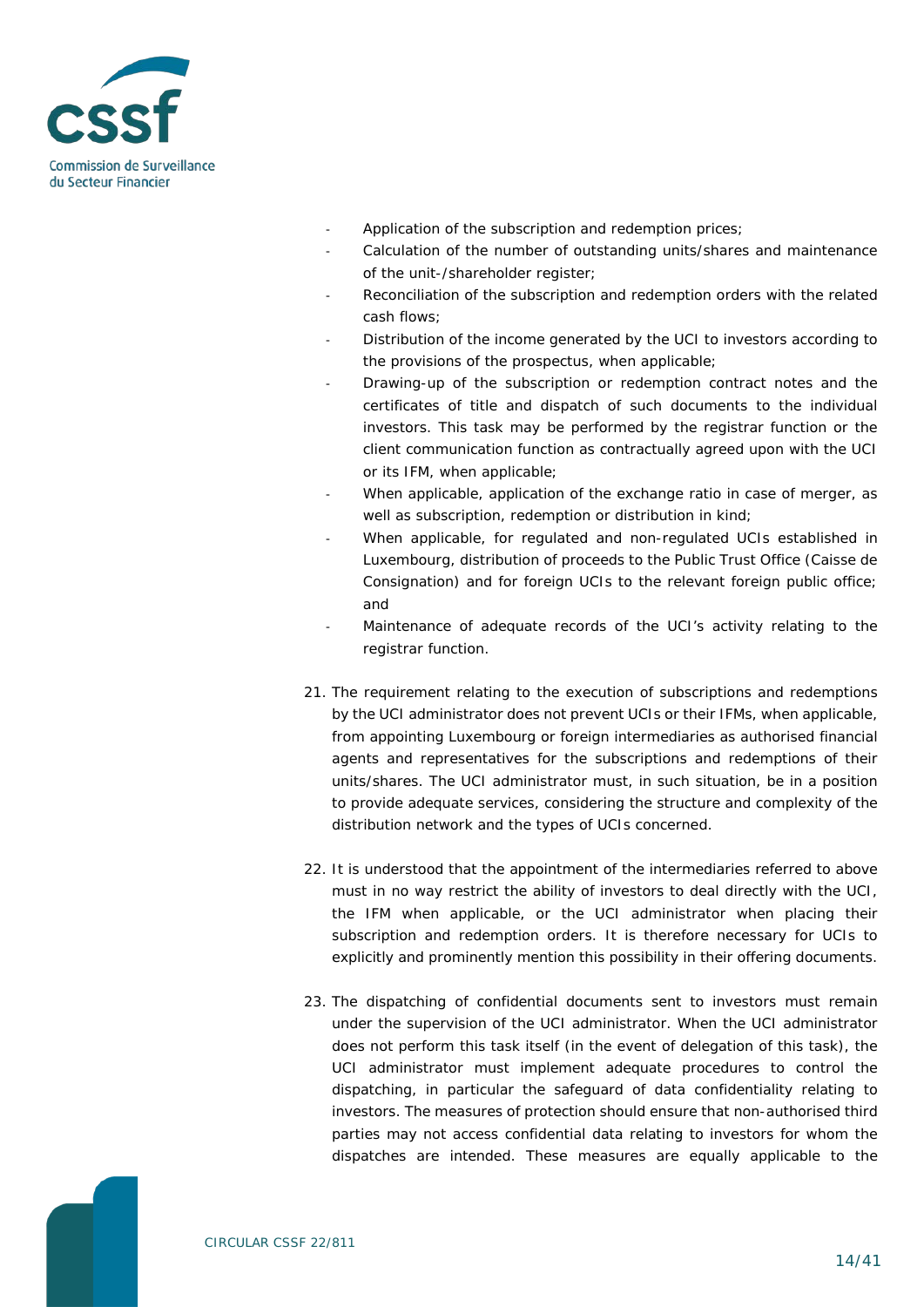

dispatching of other, non-confidential documents to investors or potential investors by the UCI administrator.

- 24. When applicable, the UCI administrator must implement and apply adequate procedures and processes to ensure compliance of the UCI with the wellinformed and professional investor statuses.
- 25. When acting as registrar for regulated UCIs established in Luxembourg, the UCI administrator must, beside others, comply with Circular CSSF 04/146.

#### **2.2.4 NAV calculation and accounting function**

- <span id="page-14-0"></span>26. The entity in charge of the NAV calculation and accounting function (the "fund accounting function") must ensure that the UCI's NAV is accurate. It must ensure the correct and complete recording of transactions to adequately keep the UCI's books and records in compliance with applicable legal, regulatory and contractual requirements as well as the applicable accounting principles. The UCI's books must be available at all times to the UCI administrator. The calculation and production of the NAV of UCIs must be performed in accordance with the applicable laws and regulations, along with the UCI rules as set out in the offering documents.
- 27. To calculate the UCI's NAV and, when applicable, the NAV of its units/shares at compartment and/or class level, the fund accounting function must at least cover the following operations:
	- Identification and correct recording of all accounting movements in the UCI's books against proper instructions and supporting documents and, when applicable, the consolidation of underlying assets/ vehicles;
	- Valuation of liquid investments (using appropriate reliable valuation sources, in accordance with the UCI valuation policy);
	- Valuation of complex and illiquid investments (using proper and independent valuations in accordance with the UCI valuation policy), or verification that the valuation of complex and illiquid investments is compliant with the UCI valuation policy when this valuation is performed by the UCI or its IFM, when applicable, or when this task has been delegated to an external valuer;
	- Determination of the amount of unrealised and realised gain/loss generated by those investments;
	- Calculation of income to be distributed to investors as per the UCI rules, when applicable;
	- Compilation, provision, and allocation of fees, commissions and taxes, to be borne by the UCI as well as all incomes to which the UCI is entitled;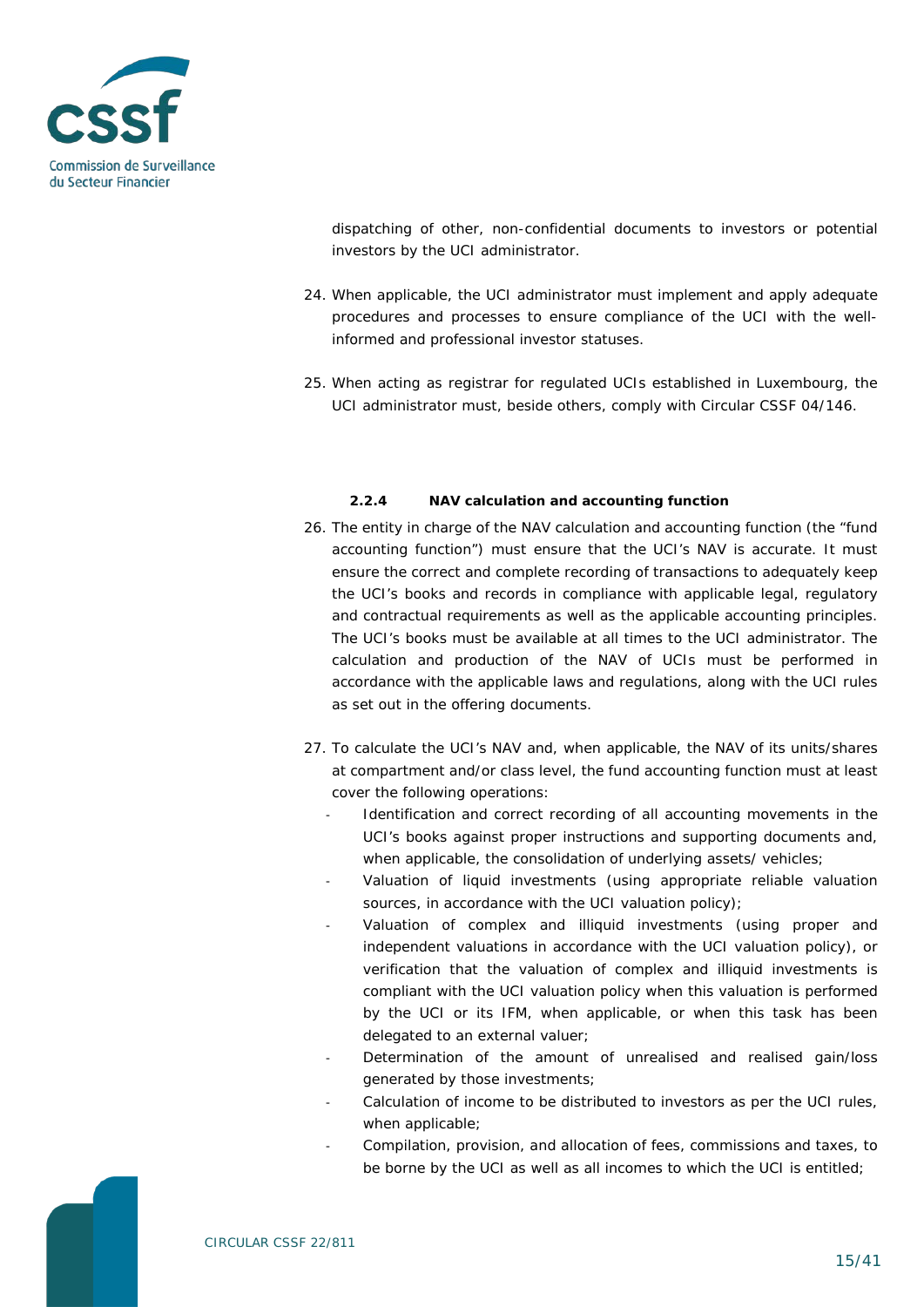

- Conversion of operations in foreign currencies in the reference currency of the UCI's books;
- Calculation of the total NAV of the UCI, and validation of the NAV per unit/share (including, when applicable, the NAV per unit/share classes according to the provisions of the offering documents);
- When applicable, calculation of the exchange ratio in case of merger, as well as subscription, redemption or distribution in kind;
- Publication of the UCI's NAV per unit/share;
- In cooperation with the UCI and/or its IFM, when applicable, drawing-up of financial reports and other documents intended for investors. This task may be performed by the NAV calculation and accounting function or the client communication function as contractually agreed upon with the UCI and/or its IFM; and
- Maintenance of adequate records of the UCI's activity relating to the NAV calculation and accounting function.
- 28. For the completion of the above tasks and the calculation of the NAV, the UCI administrator may receive information and support from third parties (including, for example, the portfolio manager) in particular regarding the valuation of the investments or the computation of performance fees. The UCI administrator is in charge of the correct booking of any entries in accordance with UCI rules, in compliance with applicable accounting and valuation policies (types of documents used, information channels, sources, etc.). The UCI administrator must be critical of the information received (for example: identify unusual movements or assess the reliability of documents received). The sole compilation/input of accounting information is not sufficient to comply with the duties of the UCI administrator. UCI accounting and NAV calculation must be performed by the UCI administrator in a timely manner in accordance with the provisions of the offering documents.
- 29. The production of the NAV also encompasses related controls that must be adequately documented. In this context, the UCI administrator shall perform, at least, the following controls in addition to the operations detailed in point 27 of this circular:
	- Review of unusual or significant movements of all or some of the NAV components (in particular of the NAV per unit/share, investments, cash, fees, invoices), including using benchmark comparison, when applicable;
	- Comparison and reconciliation of NAV per unit/share prices, when applicable;
	- Reconciliation of the investments and cash accounts (including those in relation with the subscription and redemption orders) against reliable and independent sources;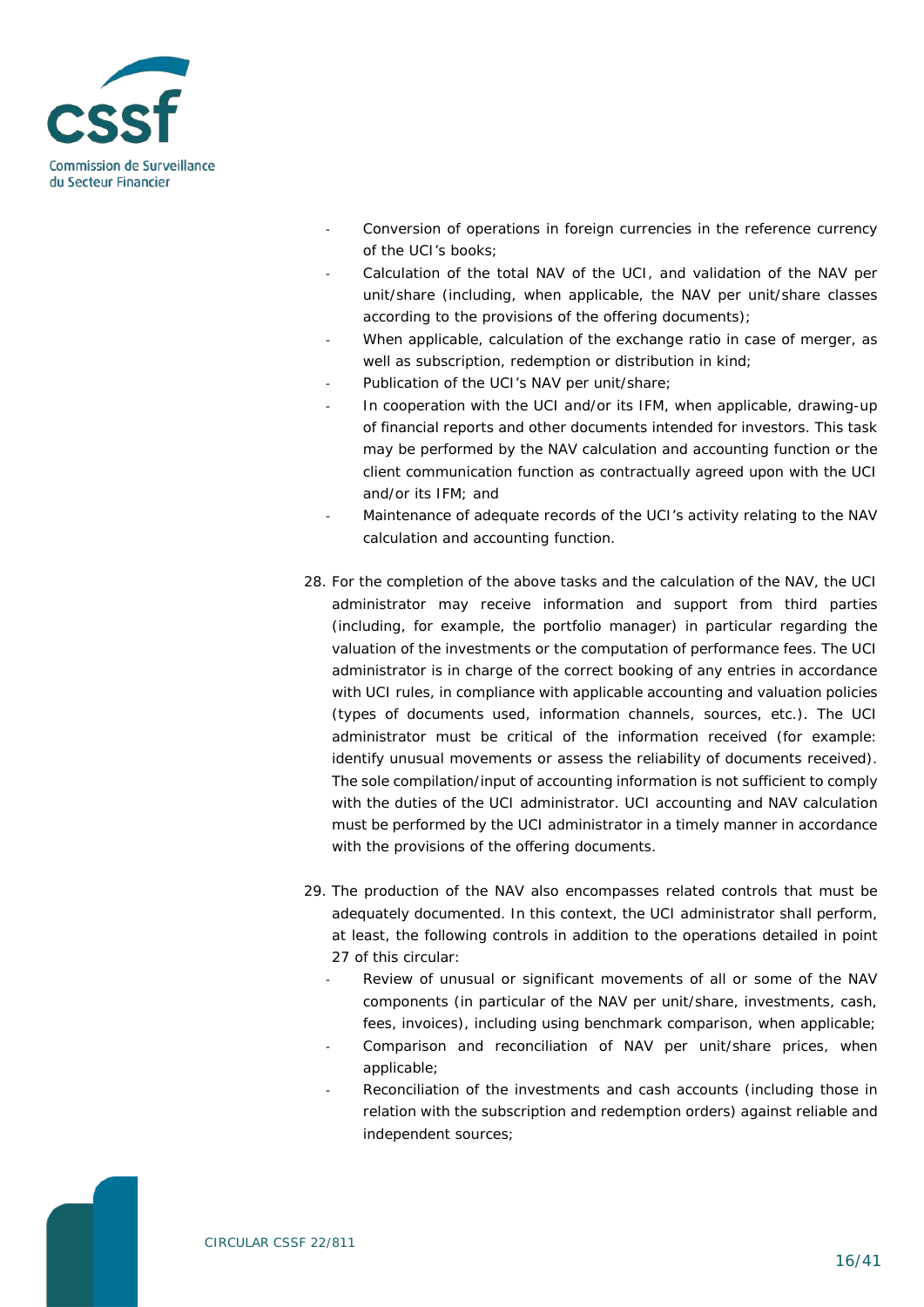

- Reconciliation between the total number of outstanding units/shares in the UCI's accounts and the total number of outstanding units/shares in the UCI's unit-/shareholder register;
- Oversight of accruals and provisions;
- Controls of the performance fees and carried interests' calculation and their conformity with the provisions laid out in the offering documents, when applicable;
- Review of the application of liquidity management tools, when applicable (such as, but not limited to, the anti-dilution levy assessment, or the control of the application of swing factors); and
- Calculation and control of the Total Expense Ratio (TER), when applicable.
- 30. The UCI administrator must reconcile the accounting entries against reliable and independent sources, in particular transactions on investments, cash accounts and other assets. It must be able to explain the changes in the accounting balance from one NAV date to the next by keeping and analysing the records of the movements affecting the accounting items. This analysis is to be based on the accounting and valuation policy of the UCI policies (including, but not limited to, changes in valuation principle from going concern to liquidation value). A solid control system for calculating the NAV has to be put in place and controls regarding all steps of the NAV calculation have to be properly and appropriately documented.
- 31. The books and records of the UCI shall be kept in such a way that all assets and liabilities of the UCI can be directly identified at all times. For UCIs with multiple compartments and/or unit/share classes, separate books and records shall be maintained for the distinct compartments and adequate records for each unit/share classes, respectively.
- 32. The UCI administrator must comply with the accounting policies and procedures implemented and maintained by the UCI or its IFM, when applicable. Such policies must allow that, upon request of the CSSF, financial reports which reflect a true and fair view of the UCI financial position and which comply with all applicable accounting standards and rules, can be delivered to the CSSF in a timely manner. To that effect, the UCI administrator must establish, implement and maintain appropriate procedures to ensure the proper and accurate valuation of the assets and liabilities of the UCI. In case of delegation, the UCI administrator is always in charge of the final step of the NAV production and must perform a final validation.

#### **2.2.5 Client communication function**

<span id="page-16-0"></span>33. The client communication function is comprised of the handling of confidential communication and correspondence of confidential documents intended for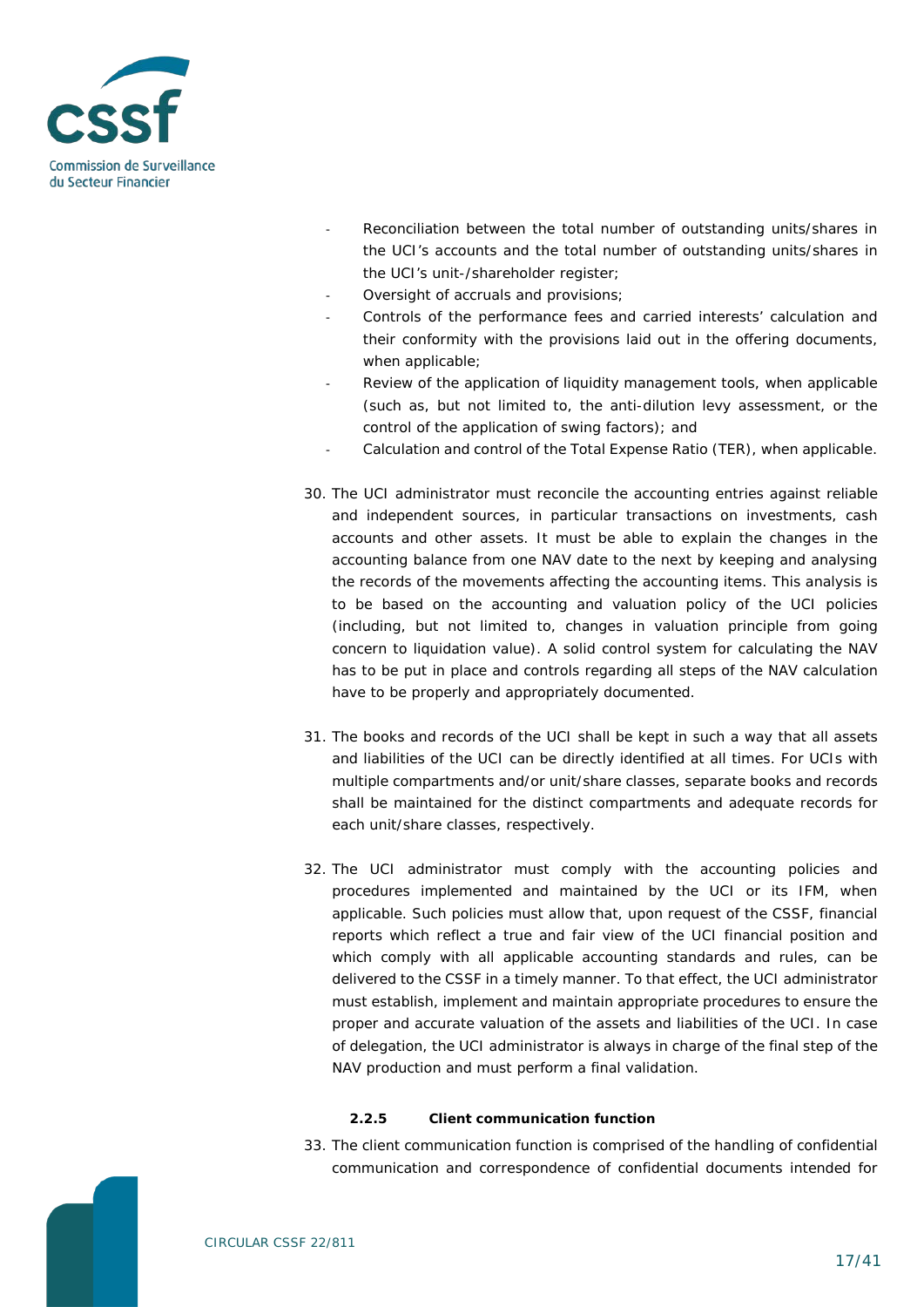

investors. The aforementioned communication and correspondence must be performed in accordance with the applicable laws and regulations, along with the UCI rules as set out in the offering documents.

- 34. The UCI administrator executing the client communication function may cover the following operations:
	- Drawing-up of financial reports and other documents intended for investors. This task may be performed by the entity in charge of the NAV calculation and accounting function or by the entity in charge of the client communication function as contractually agreed upon with the UCI or its IFM, when applicable;
	- Correspondence and dispatch of offering documents, financial reports and other documents intended for investors detailing, in accordance with regulatory requirements, necessary information regarding compartments and/or unit/share classes, when applicable;
	- Drawing-up of the subscription or redemption contract notes and the certificates of title and the dispatch of such documents to the individual investors. This task may be performed by the registrar function or the client communication function as contractually agreed upon with the UCI or its IFM, when applicable; and
	- Maintenance of adequate records of the UCI's activity relating to the client communication function.

Mailing houses' services which only cover the simple printing and dispatch of documents are not in scope of the client communication function.

- 35. The documents as mentioned in point 34 must always be produced in cooperation with the UCI or its IFM, when applicable. They may be produced in tangible form or in electronic format depending on their nature and in accordance with the applicable legal provisions. The requirements relating to the production of the aforementioned documents exclude the simple printing of those documents.
- 36. The dispatching of confidential documents sent to investors must remain under the supervision of the UCI administrator. When the UCI administrator does not perform this task itself (i.e. having delegated this task), the UCI administrator must implement adequate procedures and processes to control the correct dispatching, in particular the safeguard of the data confidentiality relating to investors. The UCI administrator must have specific ex-post controls in place to ensure that documents are duly transmitted to the final investors. The measures of protection should ensure that non-authorised third parties may not access confidential data relating to investors for whom the dispatches are intended.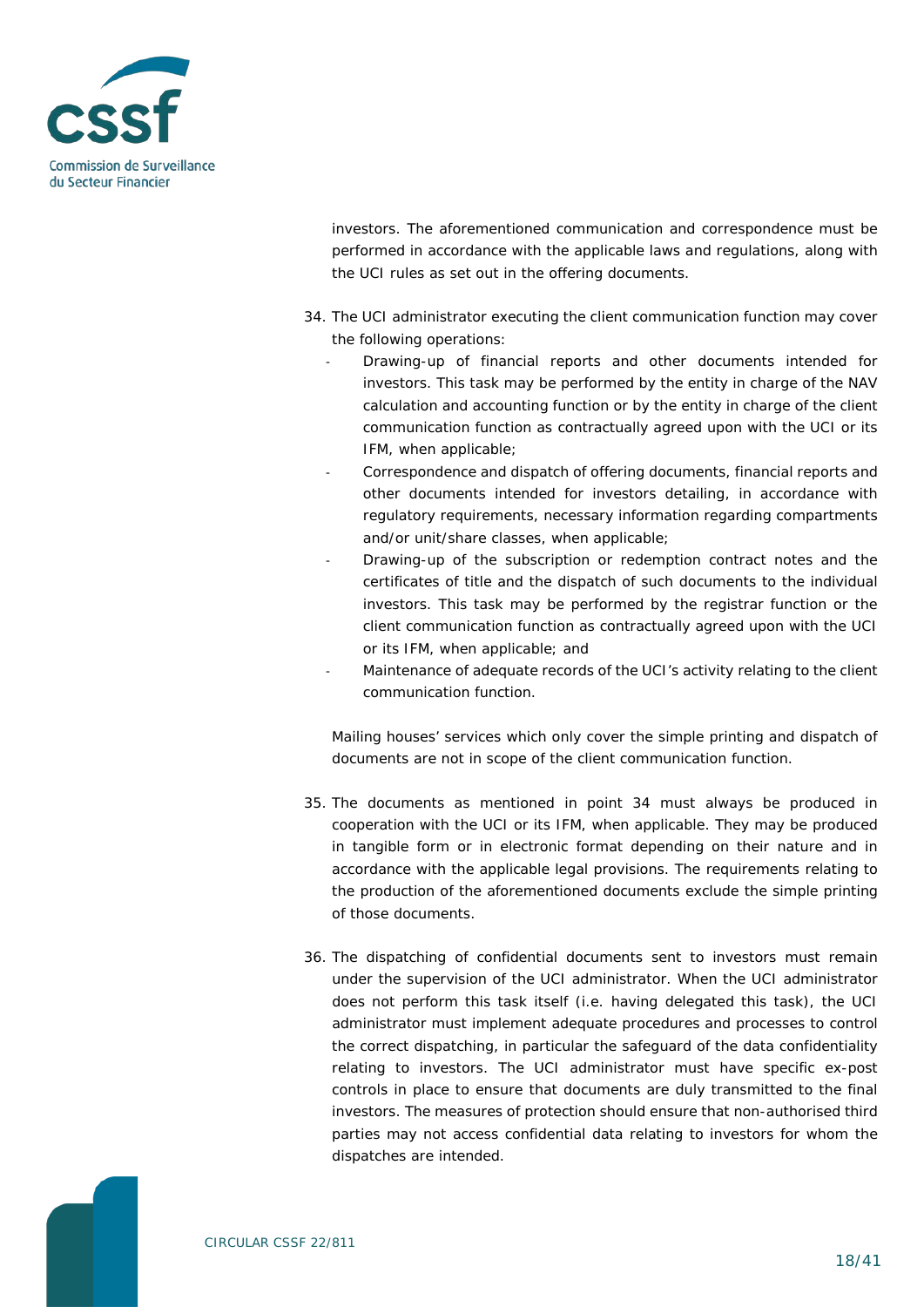

# <span id="page-18-0"></span>**3. Organisational arrangements**

### <span id="page-18-1"></span>**3.1 General provisions**

- 37. The UCI administrator must have an adequate internal organisation (including an adequate and appropriate environment of control) and sufficient resources (e.g. human resources, technical infrastructure and IT means). In particular, it must comply with the provisions set out in this chapter. Those provisions apply in the context of its activity as UCI administrator.
- 38. A written contract must be concluded between the UCI administrator and the UCI and/or the IFM<sup>[1](#page-18-2)</sup>, when applicable. The contract must clearly set out the roles, the responsibilities, the rights and the obligations of each party. It must, at least, include the following elements:
	- A description of the services, function(s) and/or task(s) covered by the contract;
	- The rights and obligations of each party including the right to delegate certain tasks, and the applicable restrictions;
	- The confidentiality obligations applicable to the parties in accordance with the relevant laws and regulations, as well as the notice period applicable under the contract;
	- The means and procedures by which the UCI or its IFM, when applicable, transmits all relevant information or ensures the UCI administrator has access to all the information it needs in order to fulfil its duties, including the confirmation that the UCI administrator will receive necessary information from other parties appointed by the UCI or its IFM, when applicable;
	- The means and procedures by which the UCI administrator transmits to the UCI or its IFM, when applicable, all relevant information that it needs to perform its duties, and in order to allow the UCI or its IFM, when applicable, to have a timely and accurate overview of the books and records of the UCI;
	- The means and procedures by which the UCI administrator transmits to or receives from any other stakeholder, such as the depositary, the statutory auditors or the liquidator of the UCI, the delegate(s) when applicable, and any other entity involved in the UCI operations (upon proper instruction of the UCI or its IFM, when applicable) all relevant information that it needs to perform its duties;

<span id="page-18-2"></span>*<sup>1</sup> Even when it is not legally required, the CSSF recommends the UCI having designated an IFM to sign a tripartite contract with the IFM and the UCI administrator.*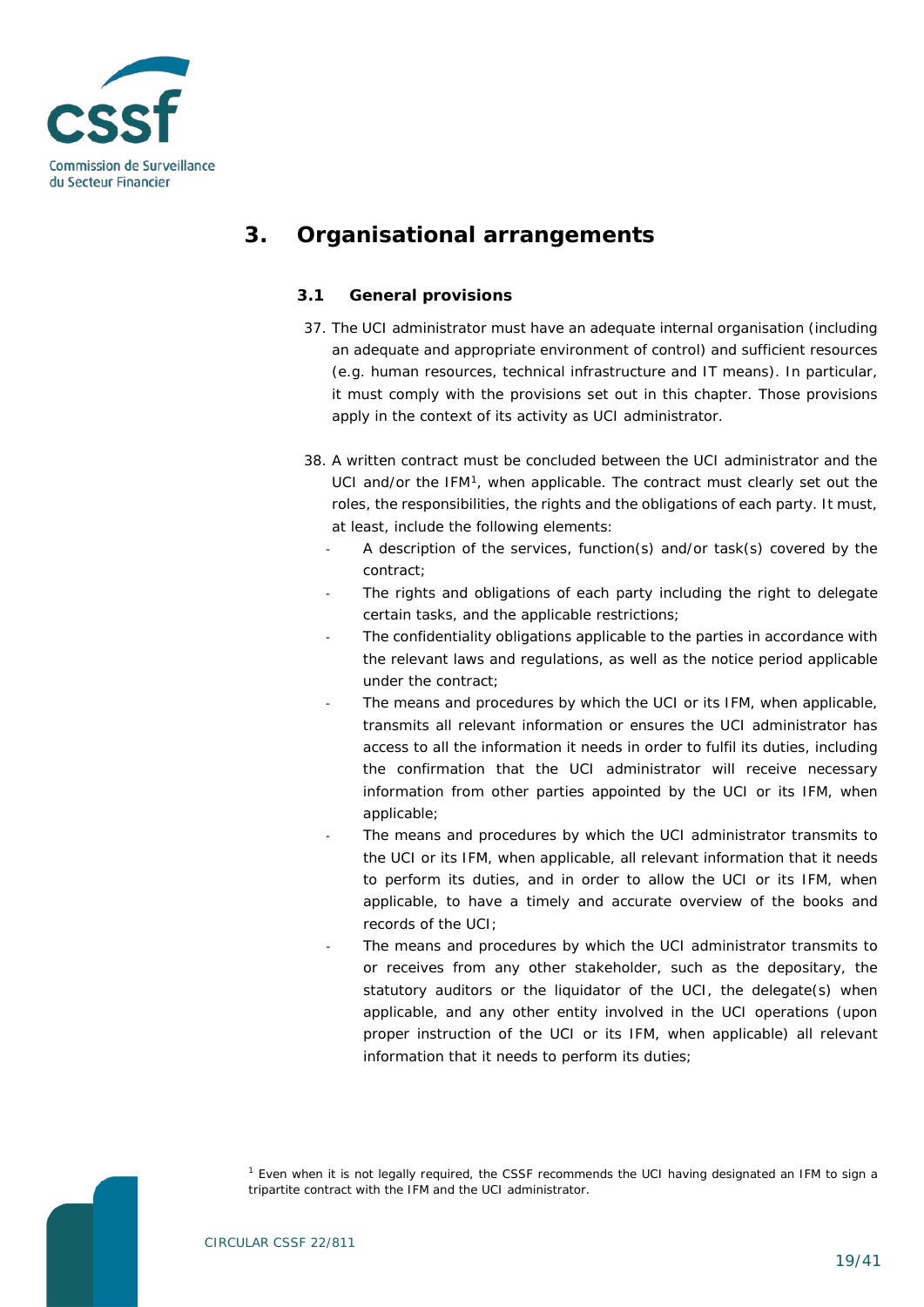

- The establishment of an operating memorandum agreed upon by all relevant parties detailing at least the content, the frequency, the format, the timing of information flows and the organisation of the operations; and
- The escalation and notification procedures for significant irregularities, breaches or suspicions of non-compliance to the UCI or its IFM, when applicable and as the case may be, to the CSSF or any other national competent authority of the UCI, where applicable.

In case the UCI administration activity is performed partially or wholly by the UCI or its IFM, when applicable, the UCI or IFM acting as UCI administrator must also cover the aforementioned elements in an operating memorandum or, where applicable, the contract by which the IFM is designated as such.

- 39. The written contract as mentionned in point 38 of this circular must not prevent the UCI or its IFM, when applicable, from giving instructions at all times to the entity to which UCI administration functions have been delegated or from withdrawing the mandate with immediate effect when this is in the best interest of investors.
- 40. The UCI administrator must grant a right of access for the UCI and when applicable, the IFM, the statutory auditor of the UCI, the liquidator, the CSSF or any other national competent authority of a UCI, where applicable, to the documents and data relating to its administration upon simple request. Moreover, the UCI administrator must allow the UCI or its IFM, when applicable, to carry out on-site visits at a frequency and under the terms to be laid down in the contract, for the purposes of exercising its due diligence and ongoing monitoring activities. The UCI administrator must communicate proactively the information, documents and data necessary to perform its duties to the UCI or its IFM, when applicable. Furthermore, the UCI administrator must answer requests from the statutory auditor of the UCI, the CSSF or any other national competent authority of the UCI, where applicable, in a diligent and professional manner.
- 41. Since the UCI administrator is a main actor of a UCI, its name shall be disclosed in the offering documents of any UCI for which the UCI administrator acts in this capacity. When several entities cover different functions, all entities shall be listed and their functions indicated.
- 42. The UCI administrator must act honestly, fairly, professionally, independently and in the best interest of the UCI and its investors. To that effect, the UCI administrator must act independently and be functionally and hierarchically separated from the depositary as specified in point 60 of this circular.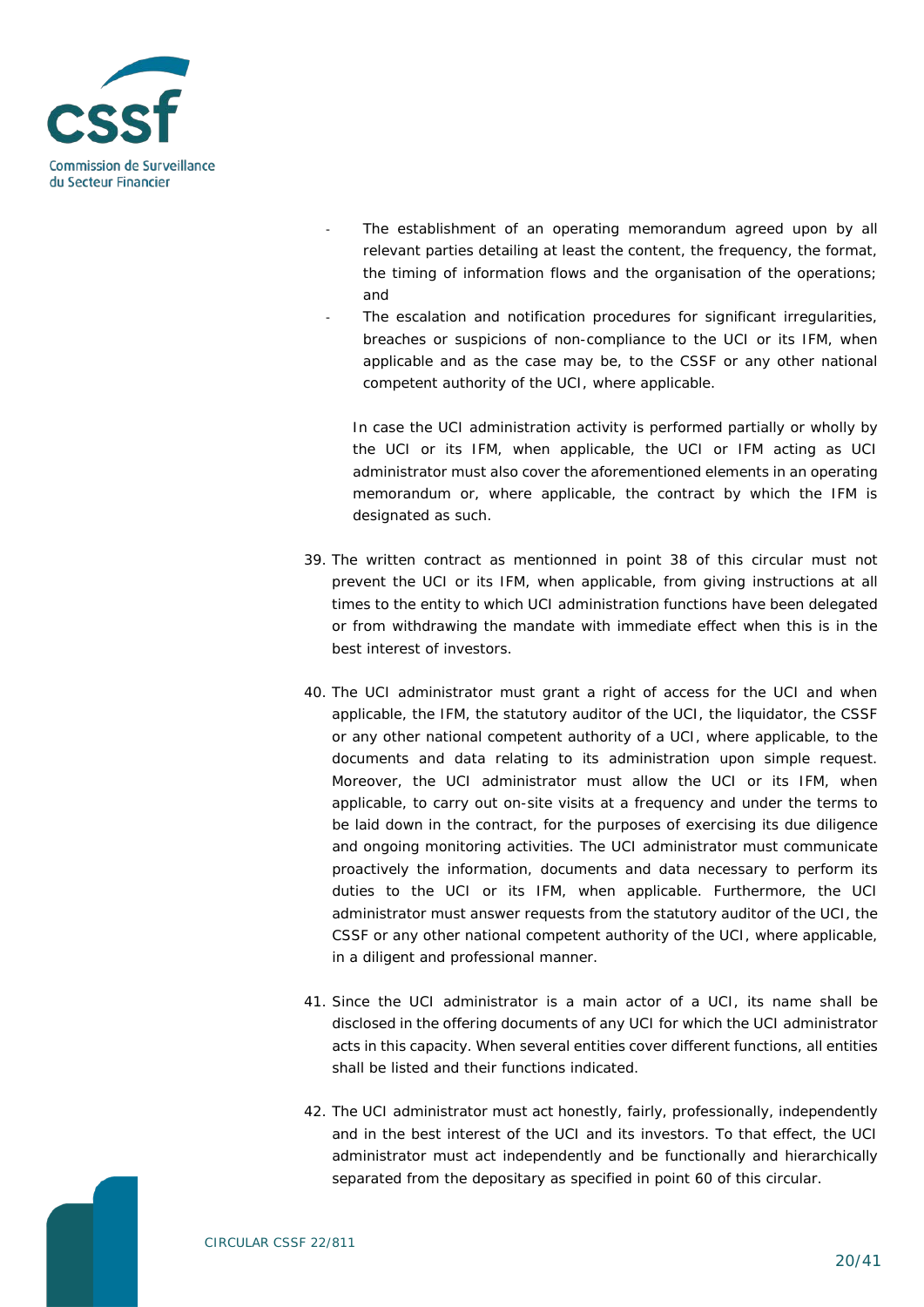

43. The UCI administrator's premises must be of sufficient size, adequate and secure. Access must be restricted to its staff and approved persons such as clients or visitors. To that effect physical documents and records must be kept secure to warrant data confidentiality and protection. It is the responsibility of the UCI administrator to keep and safeguard physical records for the UCIs it services.

#### <span id="page-20-1"></span><span id="page-20-0"></span>**3.2 Internal organisation**

#### **3.2.1 General principles**

- 44. The UCI administrator must have in place an adequate internal organisation , including an adequate and appropriate control framework.
- 45. The internal control functions must adequately cover the UCI administration activity.
- 46. The UCI administrator must establish, implement and maintain written procedures and processes covering and describing in an accurate manner all the related administration functions of UCIs. The procedures and processes must be kept up-to-date taking into account the evolution of the business (e.g. activities, clients, etc.) and the regulatory updates.
- 47. The UCI administrator should maintain a manual of procedures and processes easily accessible to the UCI administrator staff. The manual should cover the overall activity by documenting the overall framework and also include the necessary details to cover each UCI's type and profile. Those procedures and processes should at least cover:
	- Duties and obligations towards the UCI or its IFM, when applicable:
	- Duties and obligations towards the depositary:
	- Duties and obligations towards all stakeholders appearing in the written contract (as mentioned above);
	- Duties and obligations towards delegates, when applicable;
	- Exchange of information with the UCI and its IFM, when applicable, the depositary, other third parties and when applicable, delegates;
	- Allocation of tasks among the staff as well as reporting lines;
	- Daily and other regular important controls performed on the main functions, including the way such control results are properly evidenced;
	- Escalation process for main functions;
	- Dedicated procedures covering NAV suspension, NAV calculation errors (material or non-material), non-compliance with investment policy and restrictions, reporting deadlines, or operational incidents;
	- Approval of new business relationships and new services;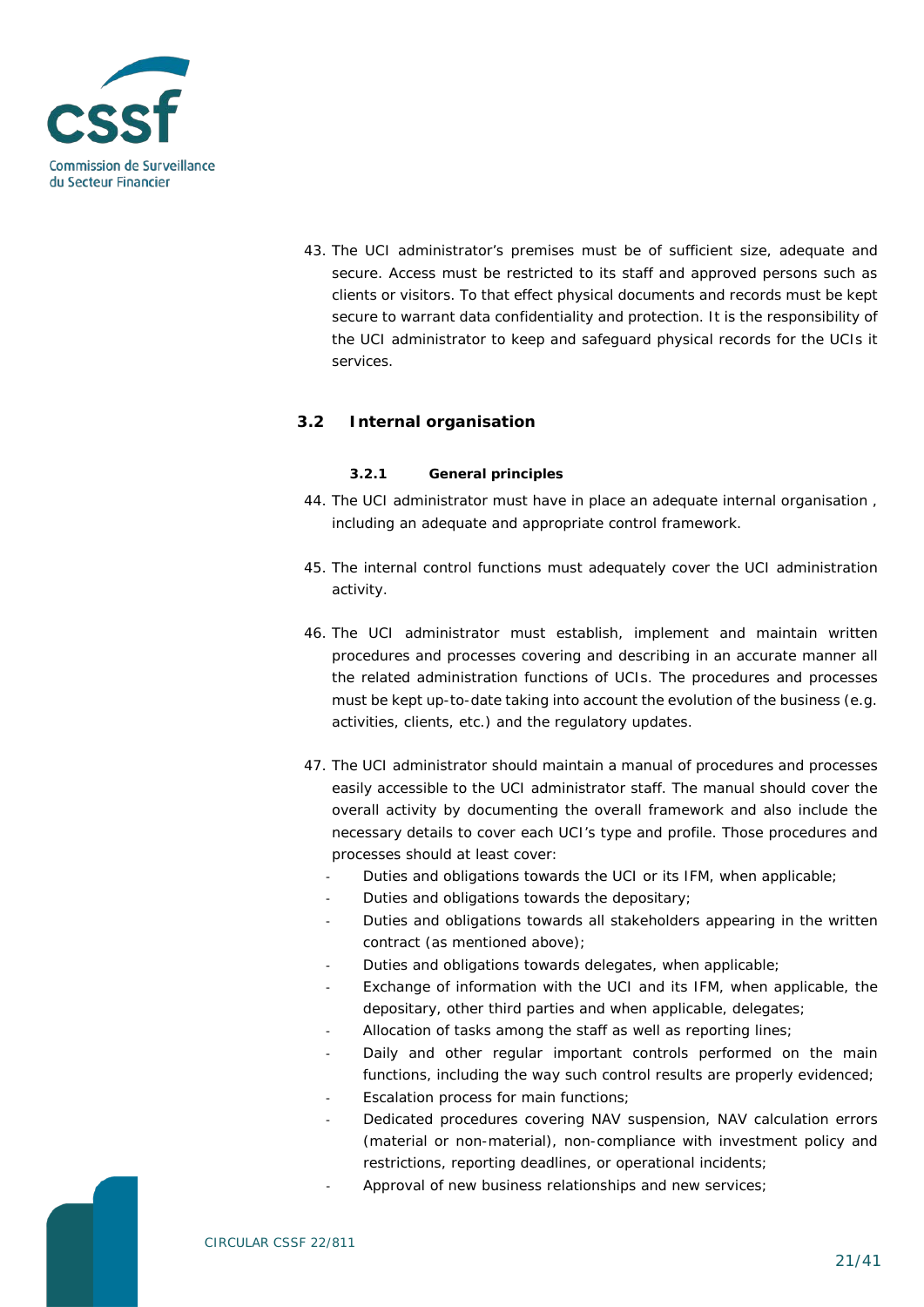

- Handling of reports of infringements of the regulatory framework (whistleblowing);
- Monitoring and oversight of the delegation model; and
- Reasonable and prompt handling of investor complaints. Each complaint and the measures taken for its resolution should be recorded and properly documented. Investors shall be able to file such a complaint free of charge. The information regarding the handling of their complaint should also be made available to investors free of charge.
- 48. The aforementioned procedures and processes must be assessed and regularly reviewed, at least annually, by the UCI administrator with regard to their effectiveness. Adequate measures must be taken to remedy any deficiencies.
- 49. The UCI administrator must comply with the four eyes principle when performing critical or important tasks.
- 50. The UCI administrator should record its operations in an adequate, correct, complete and timely manner. To that effect, the tasks and controls performed by the UCI administrator must be duly documented in writing in the procedures and processes.
- 51. The UCI administrator must keep an up-to-date organisational chart, including the hierarchical and functional lines and, where appropriate, the reliance on other entities. The person designated as responsible for the UCI administration activity must be clearly identified in the organisational chart. The chart must also draw a distinction between the different functions and disclose the allocation by number of staff.
- 52. The UCI administrator must establish, implement and maintain protective measures against fraud.
- 53. The UCI administrator must have in place KPIs/KRIs that cover the UCI administration activity. Those indicators must take into account the services rendered, the number of UCIs, the compartments and unit/share classes administered, along with the volume and complexity of the UCIs.

#### **3.2.2 Approval of new business relationships and new services**

- <span id="page-21-0"></span>54. When approving new business relationships or services, the UCI administrator must:
	- Follow a documented risk acceptance policy and decision-making process (based on the implementation of sound procedures and the use of an approval committee, when applicable);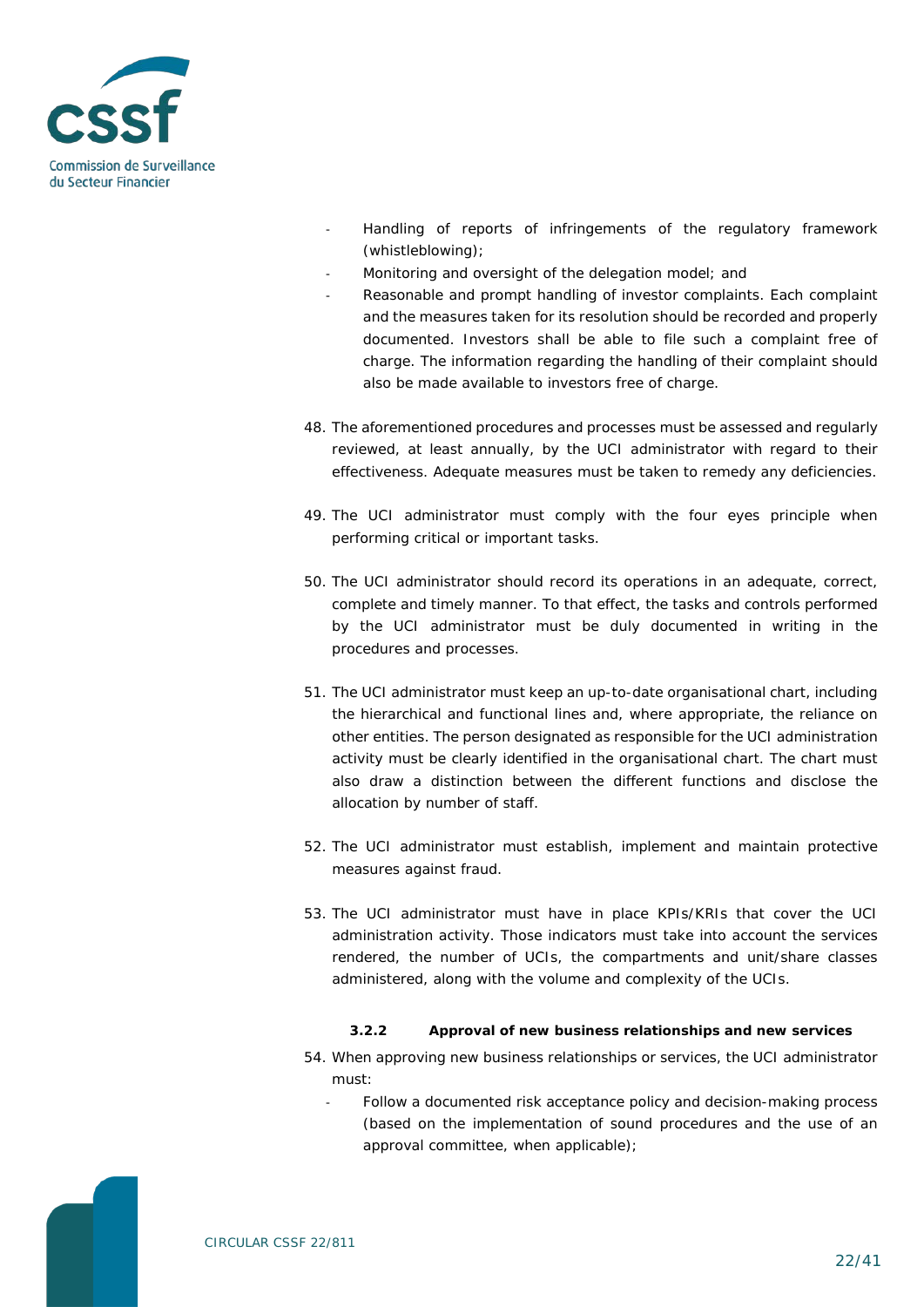

- Perform an adequate risk assessment (based on the UCI profile and complexity) and an appropriate, formalised and documented due diligence; and
- Follow sound and prudent management principles in its interest, promoting a sound risk culture.

In this context, the risk acceptance policy and decision-making process must:

- Be compliant with the UCI administrator risk profile; and
- Provide for escalation measures.

#### **3.2.3 Management of conflicts of interest**

- <span id="page-22-0"></span>55. The UCI administrator must establish, implement and maintain an effective conflicts of interest policy covering the specificities of the UCI administration business line. This policy must be set out in writing and be appropriate to its size and organisation as well as the nature, scale and complexity of its business.
- 56. In order to minimise the potential risk of conflicts of interest, the UCI administrator must put in place an appropriate segregation of duties and activities, and take all reasonable steps to identify conflicts of interest. In its analysis of the risks of conflicts of interest, the UCI administrator must in particular identify and assess the risks arising from the relationship with the UCI, the IFM when applicable, and the depositary.
- 57. The procedures relating to the conflicts of interest policy must be regularly updated so as to adapt them to the evolution of the UCI administrator's business.
- 58. The UCI administrator must keep and regularly update a record of the types of activities and clients in which a conflict of interest entailing a material risk of damage to the interests of one or more UCIs or its investors has arisen or, in the case of an ongoing activity, may arise. This record must be specific to the organisation and activities of the UCI administrator. It is recommended that the record covers at least the following items:
	- Description of the conflict of interest (whether potential or actual);
	- Identification of the persons or units concerned by the conflict of interest;
	- Date on which the conflict of interest occurred or was discovered:
	- Potential or actual impacts of the conflict of interest;
	- Description of the envisaged solutions and chosen measures, including the dates of their implementation and resolution; and
	- Where appropriate, arrangements for informing investors, including the date of such communication to investors.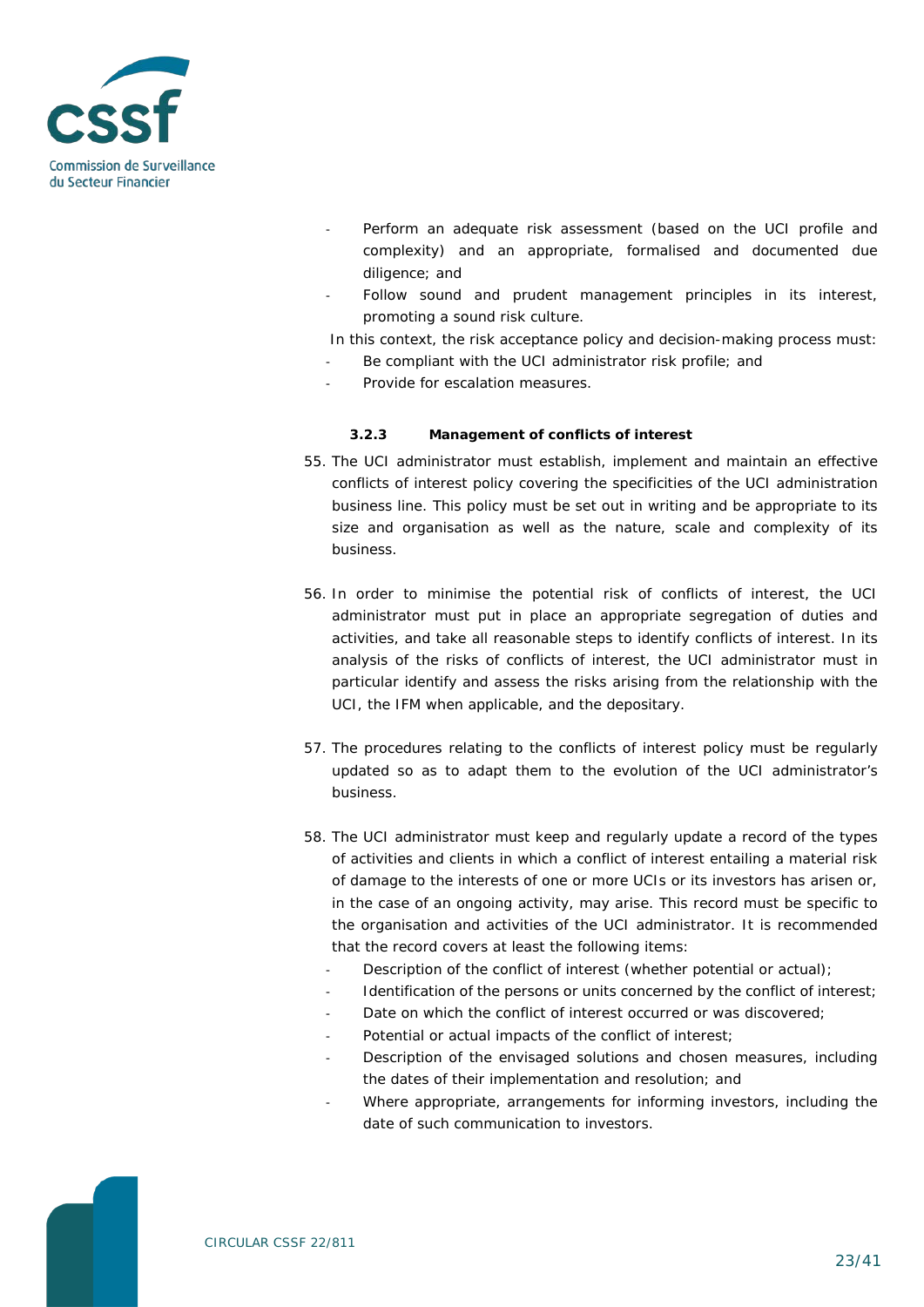

59. The UCI administrator must be organised so as to minimise potential or actual conflicts of interest. Where such conflicts of interest cannot be avoided, they must be disclosed to the Management Body of the UCI, its IFM, when applicable, and where appropriate and relevant, to investors in order to prevent them from adversely affecting the interests of those parties.

#### **3.2.4 Relationship with the depositary**

- <span id="page-23-0"></span>60. The UCI administrator must act independently from the depositary. When the UCI administration function and the depositary function are performed by the same entity for a given UCI, this independence requirement can be complied with by implementing a functional and hierarchical separation between the buiness line in charge of the UCI administration activity and the business line in charge of the depositary activities, as opposed to a legal or structural independence, taking into account specific requirements under the respective sectorial legislation.
- 61. The UCI administrator must identify the potential and actual conflicts of interest and strive to avoid them in accordance with the procedures provided for in its conflict of interest policy. In particular, the UCI administrator must ensure a clear segregation of its UCI administration activities from those incumbent upon a depositary under the respective sectorial legislation.
- 62. The UCI administrator must, on an ongoing basis, make available to the depositary all the relevant information the latter needs to carry out its duties. On the same basis, the depositary must, on an ongoing basis, make available to the UCI administrator all the relevant information it needs to carry out its duties. For this purpose, the UCI administrator and the depositary must agree upon adequate information flows (means, type of information, format, frequency, etc.) in line with the UCIs profile and complexity. The means and procedures by which the UCI administrator, or the depositary, transmits all relevant information should be documented and formalised in an agreed-upon operating memorandum, or an internal operating memorandum when the same entity performs both functions.
- 63. Whereas the depositary is in charge of the safekeeping of all of the UCI assets, the UCI administrator must beside others reconcile the investments and cash accounts of the UCI by using independent and reliable sources. In particular, the UCI administrator should use different sources that are considered valid to confirm the existence of each kind of reconciled assets. It is reminded that for regulated UCIs established in Luxembourg, point 36 of Circular CSSF 16/644 and point 75 of Circular CSSF 18/697 acknowledge that the depositary uses the records and accounts opened in the accounting books of the UCI with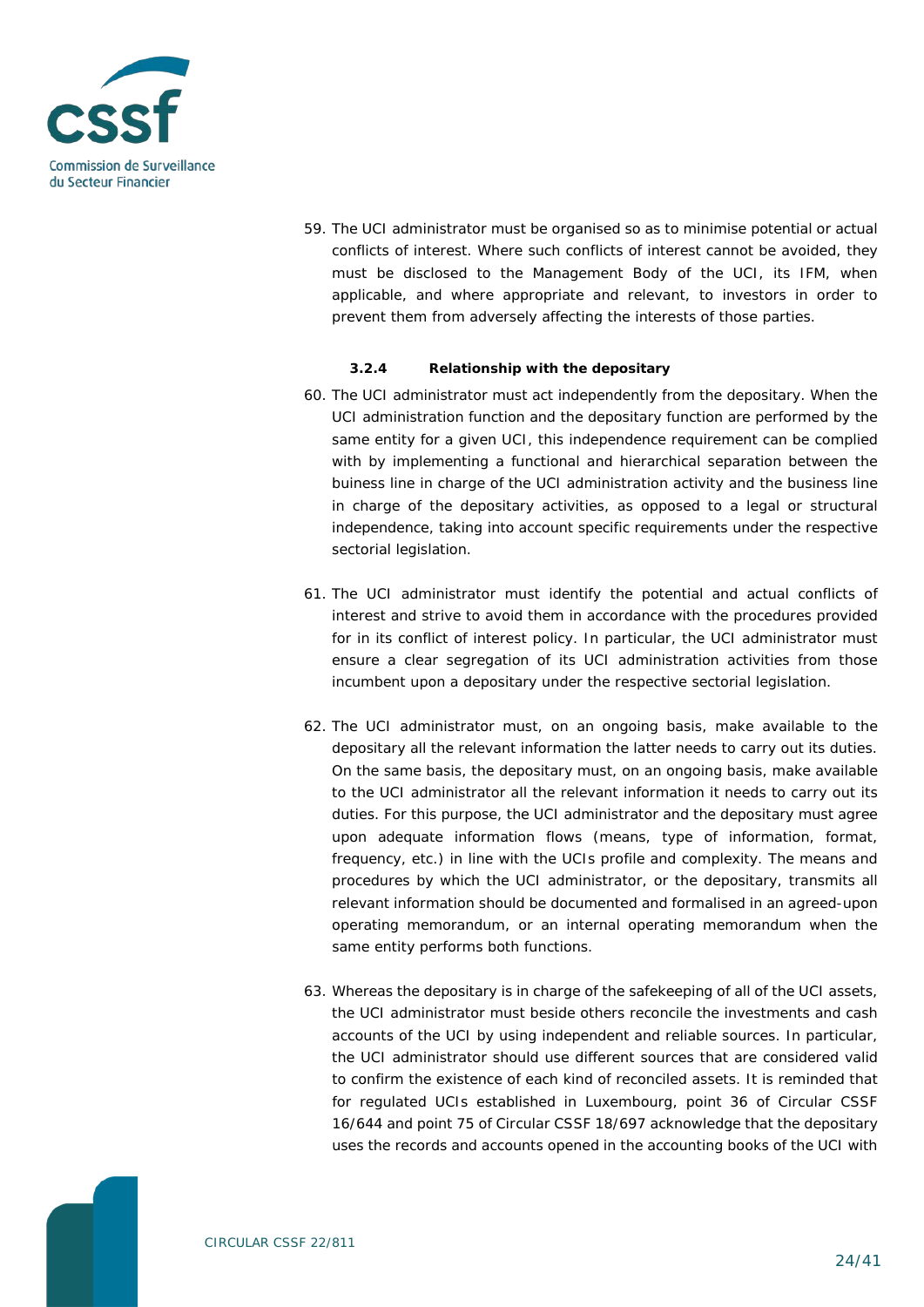

the UCI administrator and accounts statements issued by third parties to perform its own record-keeping of the other assets.

#### **3.2.5 Access and retention of the core UCI documentation, including in case of change of UCI administrator**

- <span id="page-24-0"></span>64. The data necessary to keep adequate records of the UCI's activity and encompassing the core UCI documentation, shall be retained on a medium that allows for the storage of information in a way for it to be accessible for future reference by the UCI, the IFM when applicable, the statutory auditor of the UCI and the CSSF or any other national competent authority of the UCI, where applicable, and in such a form and manner that the following conditions are met:
	- These records must be readily accessible and enable the reconstruction of each key stage of the processing of each portfolio transaction;
	- Any corrections or other amendments to these records may be possible but the content of the records prior to such corrections or amendments, must remain easily ascertained ("audit trail"); and
	- It must not be possible to manipulate or fraudulently alter these records.
- 65. The UCI administrator must keep all accounting and other documents which constitute the core UCI documentation and which are necessary to the proper performance of its obligations. The aforementionned documents of the UCI may be kept electronically by the UCI administrator. Other non-essential documents may also be kept electronically. Physical documents kept initially by the delegate of the UCI administrator that are irreplaceable and critical must be transferred to the UCI administrator without delay. This storage is to be ensured for a period of time as further defined by the laws applicable to the UCI for which UCI administration activities are performed.
- 66. In case of liquidation of regulated UCIs established in Luxembourg, the UCI administrator must ensure that the essential documents necessary for the NAV calculation, as mentioned above, are (i) stored for a period of 10 years after the end of the relevant accounting period, and (ii) made available upon request to the statutory auditor of the UCI and the CSSF. The UCI's books and essential documents at the liquidation date must hence be kept in Luxembourg. In case of a non-judicial liquidation of a UCI, the UCI's books and documents must be kept for at least 5 years in Luxembourg after the closure of the liquidation in the Luxembourg Business Registers.

In case of liquidation of non-regulated UCIs established in Luxembourg and foreign UCIs, the UCI administrator must ensure that the UCIs' books and essential documents are kept and made available in accordance with the relevant laws and regulations.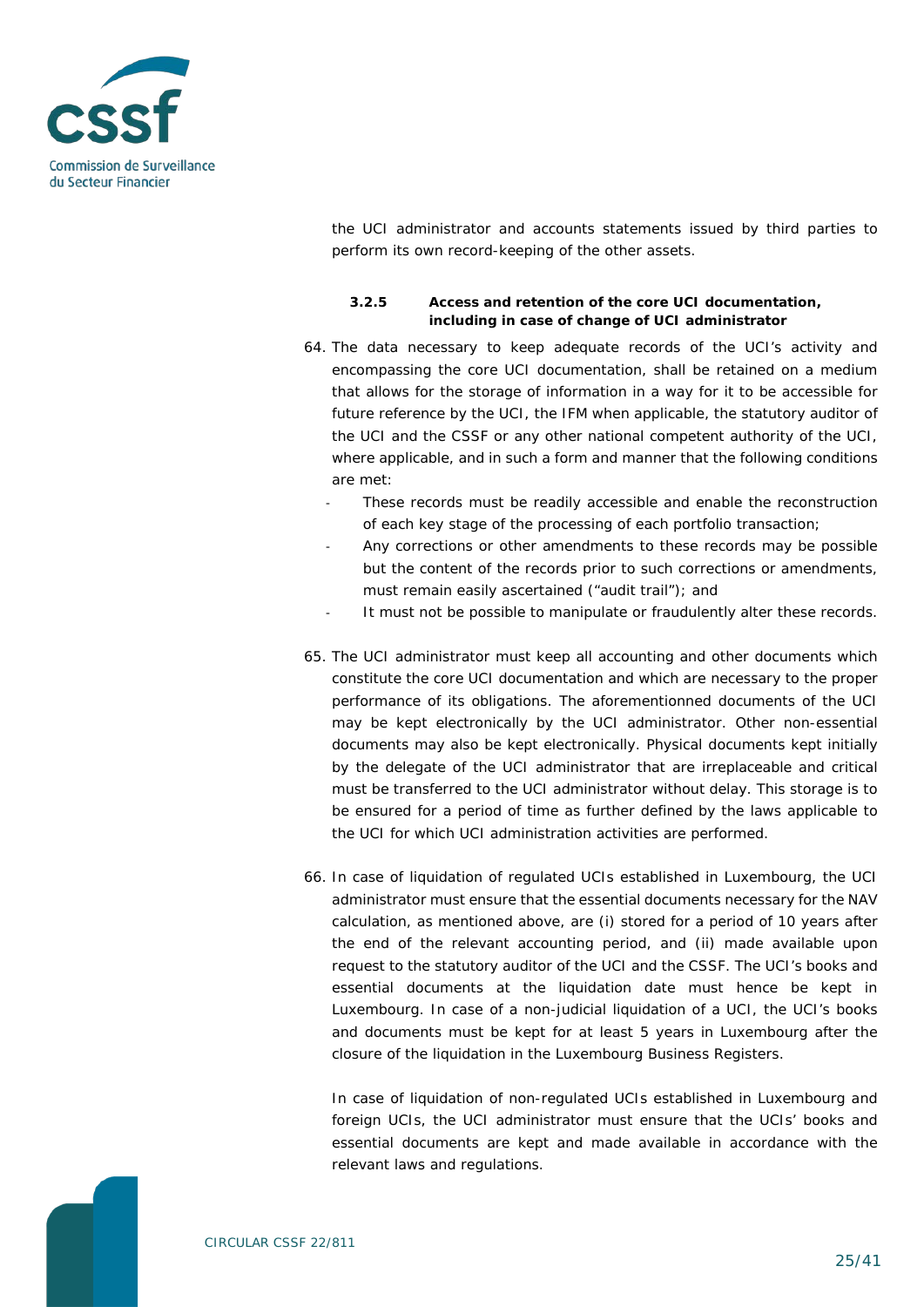

- 67. In case of change of the UCI administrator (e.g. migration), the current UCI administrator, the future UCI administrator and the UCI or its IFM, when applicable, must agree upon a transfer process (proportionate to the size and complexity of the migration and including elements such as, for instance, a parallel run requirement, etc.) which should be adequately documented. The document describing the transfer process (the "process document") must cover, at least, the following:
	- Date of transfer, covering for each service (NAV calculation, registrar, financial reporting, etc.), the duties and responsibilities of all parties;
		- Transfer of electronic and physical data. The process document shall ensure that the future UCI administrator obtains all core UCI documentation necessary to establish the UCI's unit-/shareholder register as well as the books, the records and the NAV of the UCI at the date of the transfer. In particular, the future UCI administrator must obtain all documents evidencing investment purchases/sales and valuations (including minutes of the valuation committee, if any). The process document must also ensure that the future UCI administrator will be able to produce the historical figures disclosed in the financial statements and other documents intended for investors that are necessary for the current UCI activity; and
		- Accessibility to historical electronic or physical data kept by the current UCI administrator, along with the procedure to access the data, delay to answer by type of data and the time during which data remains accessible by the future UCI administrator, the UCI, the IFM when applicable, and the statutory auditor.

#### <span id="page-25-0"></span>**3.3 Human resources**

68. The UCI administrator must at all times have sufficient substance and resources (including but not limited to human resources, operational processes and procedures, and ICT resources) to perform its activity in accordance with this circular. The staff must be sufficient in number and skills, taking into account the volume of UCIs serviced and their complexity.

#### 69. Staff at the UCI administrator must:

Be sufficient in number to service the volume of UCIs administered depending on NAV frequency and complexity. The complexity should be assessed with, at least, the following criteria: number of compartments, number of transactions, number of investors, structure closed/openended, type of investment strategy, type of assets under management, type of asset classes, application of performance fees. Therefore, the number and skills of the staff should be adapted in an ongoing manner;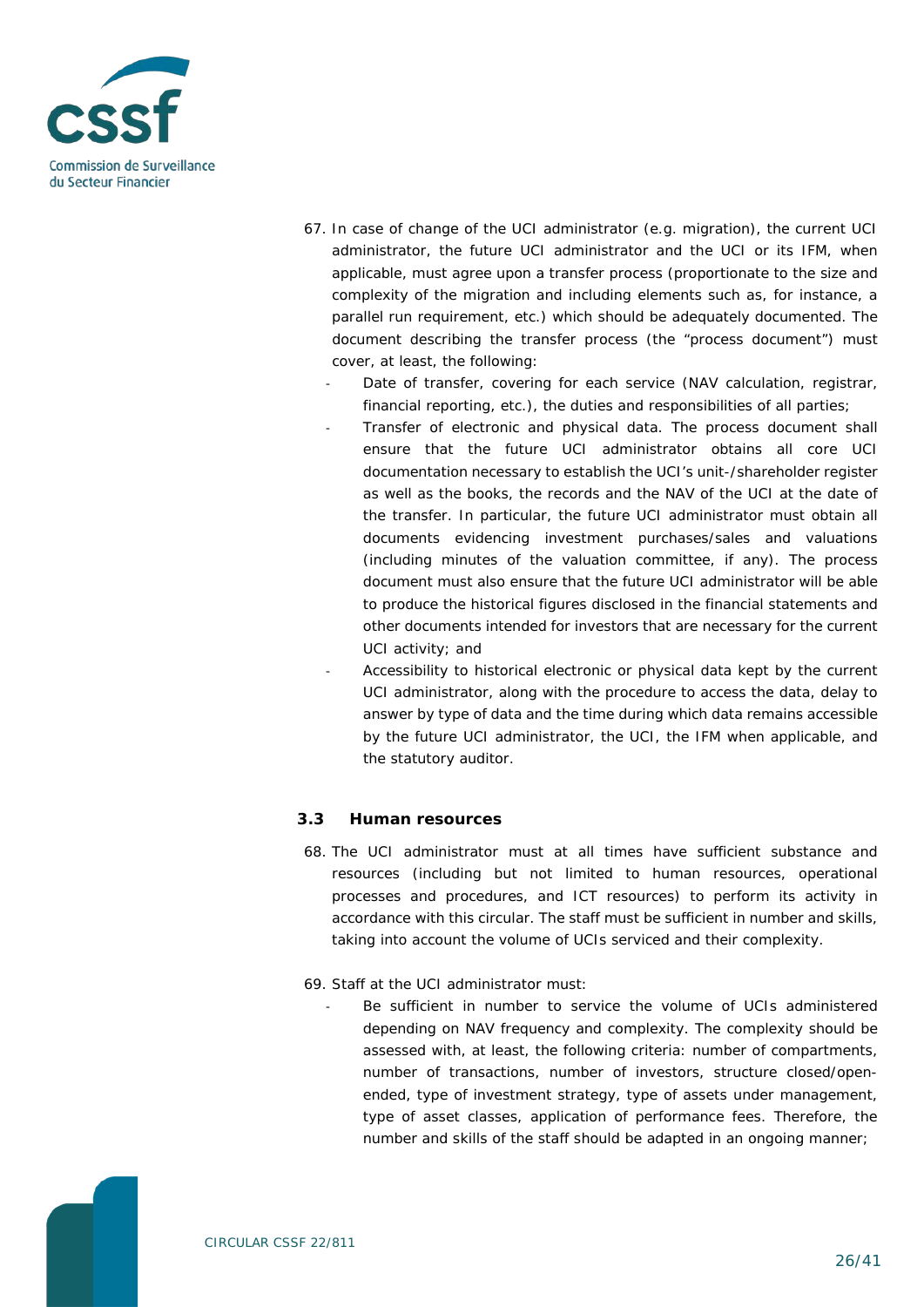

- Be in sufficient number to ensure that the four eyes principle (maker/checker) is enforced at all times, taking into account back-up scenarios in case of absences occurred in this context;
- Possess appropriate and sufficient individual and collective (e.g. "as a team") skills and professional experience ("qualified staff") having regard to the type(s) of UCI(s) concerned and to the investment strategies of the administered UCIs and their complexity. The appropriateness refers in particular to professional skills (knowledge, understanding and experience). The staff must on a collective basis have an understanding of all the activities, risks incurred, as well as of the economic and regulatory environment of the administered UCI. The staff must also have an understanding of the internal governance arrangements; and
- Upgrade skills through ongoing training (i.e. training plans must be adapted to the UCI administrator activity, in particular to the complexity of the UCIs administered).
- 70. In addition to requirements generally applicable to the UCI administrator under the sectorial legislation, the substance and resources of the UCI administrator for the specific performance of the UCI administration activity must be ensured.
- 71. Long-term absences or departures of staff (for example, resignations or dismissals) shall not impair the proper functioning of the UCI administrator in the medium and long run.
- 72. The UCI administrator must have clear hierarchical and reporting lines which shall involve the nomination of a person responsible for the UCI administration business line.
- 73. The person in charge of and responsible for the UCI administration, whose name shall be provided to the CSSF forthwith, must:
	- Prove to be of good professional repute and possess sufficient skills and the required professional experience having regard to the type(s) of UCI(s) concerned and to the investment strategies of the UCIs. With regard to sufficient experience, (s)he must have adequate professional experience gained, for example, through having already carried out similar activities at a high level of responsibility and autonomy; and
	- Be able to satisfactorily demonstrate to the CSSF that other duties do not and are not likely to prevent him/her from honouring his/her role with the necessary time and due attention.
- 74. The person responsible for the UCI administration should be the head of operations, a conducting officer or a member of the Management Body, taking into account the principle of proportionality.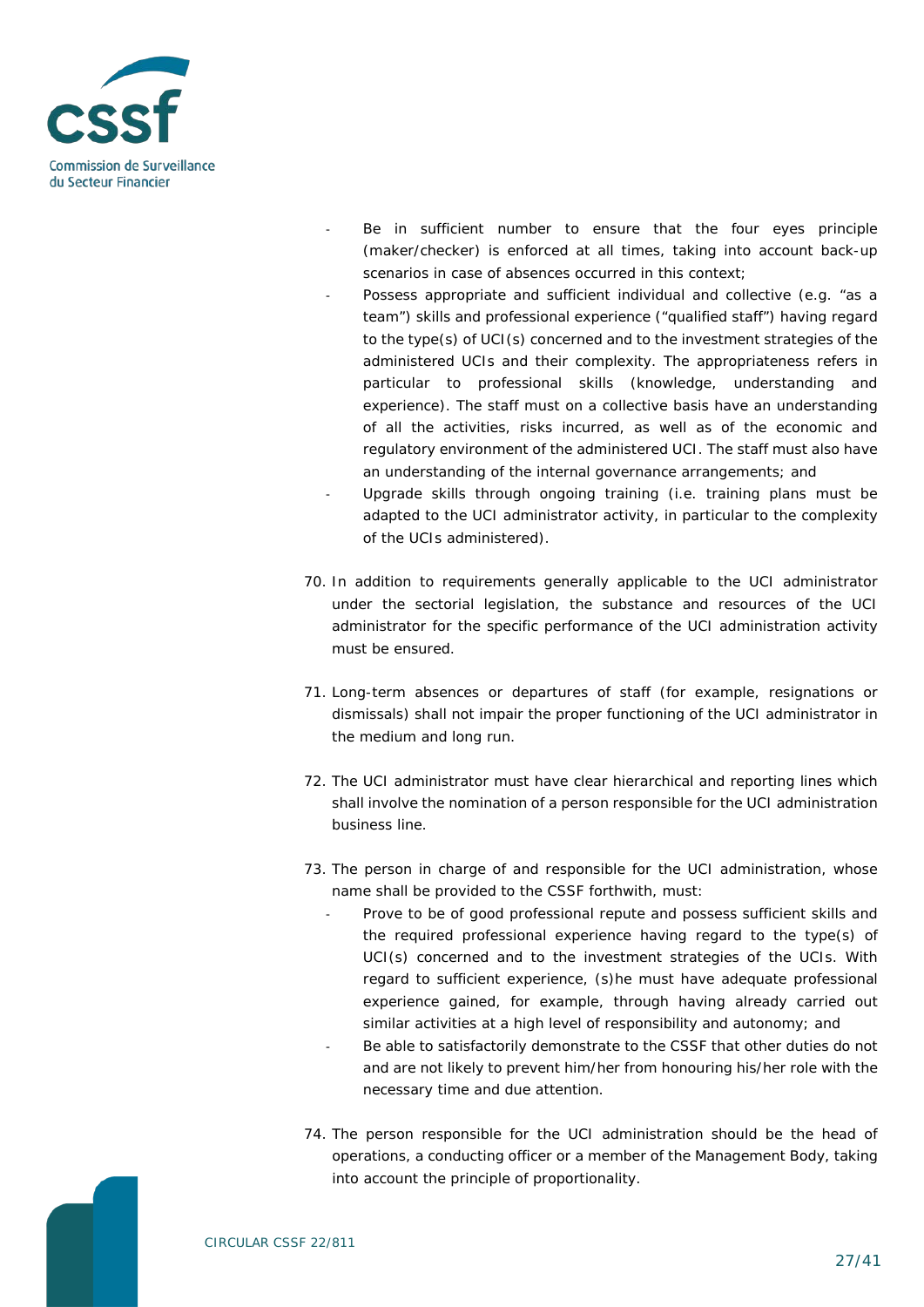

75. The UCI administrator's work and activities must be documented and formalised in writing. This documentation must include the agenda and minutes of meetings recording the decisions and the measures taken by the head of the UCI administrator, the review/supervision of the UCI administration activity (including oversight of delegation model(s), when applicable). These minutes must be available or accessible at the premises of the UCI administrator.

### <span id="page-27-0"></span>**3.4 ICT resources and, Business Continuity and Disaster Recovery Planning**

76. All entities subject to this circular must follow the ICT requirements (including the requirements in case of delegation) under the applicable sectorial legislation.

The UCI administrator is responsible for identifying, managing and mitigating its ICT risks. In particular, the UCI administrator must establish, implement and maintain protective measures against cyber risks. In this context, it is recommended that UCIs and IFMs comply with the principles of the Circular CSSF 20/750.

77. Additionally, a UCI administrator must have the necessary and appropriate technical resources for the performance of its activities. This implies that it has its own systems of execution, i.e. procedures and technical and ICT infrastructures.

To that effect, the CSSF considers that a UCI administrator must use a dedicated professional software to calculate NAVs and maintain the UCIs' unit- /shareholder registers, suitable to the complexity and nature of the UCIs it administers and allowing for the timely and proper recording of accounting movements, in line with legal and regulatory requirements. End-user computing systems (e.g. MS Excel with macro features, MS Access) shall be avoided, except when the UCI administrator can justify that the volume and complexity of the UCI administered do not require the use of such a professional software. When end-user computing systems are used, the UCI administrator must implement specific controls to reduce and mitigate the risks associated with such systems.

78. A UCI administrator must establish, implement and maintain systems and procedures that are adequate to safeguard the security (confidentiality, integrity and availability) of information, taking into account the nature of the information in question.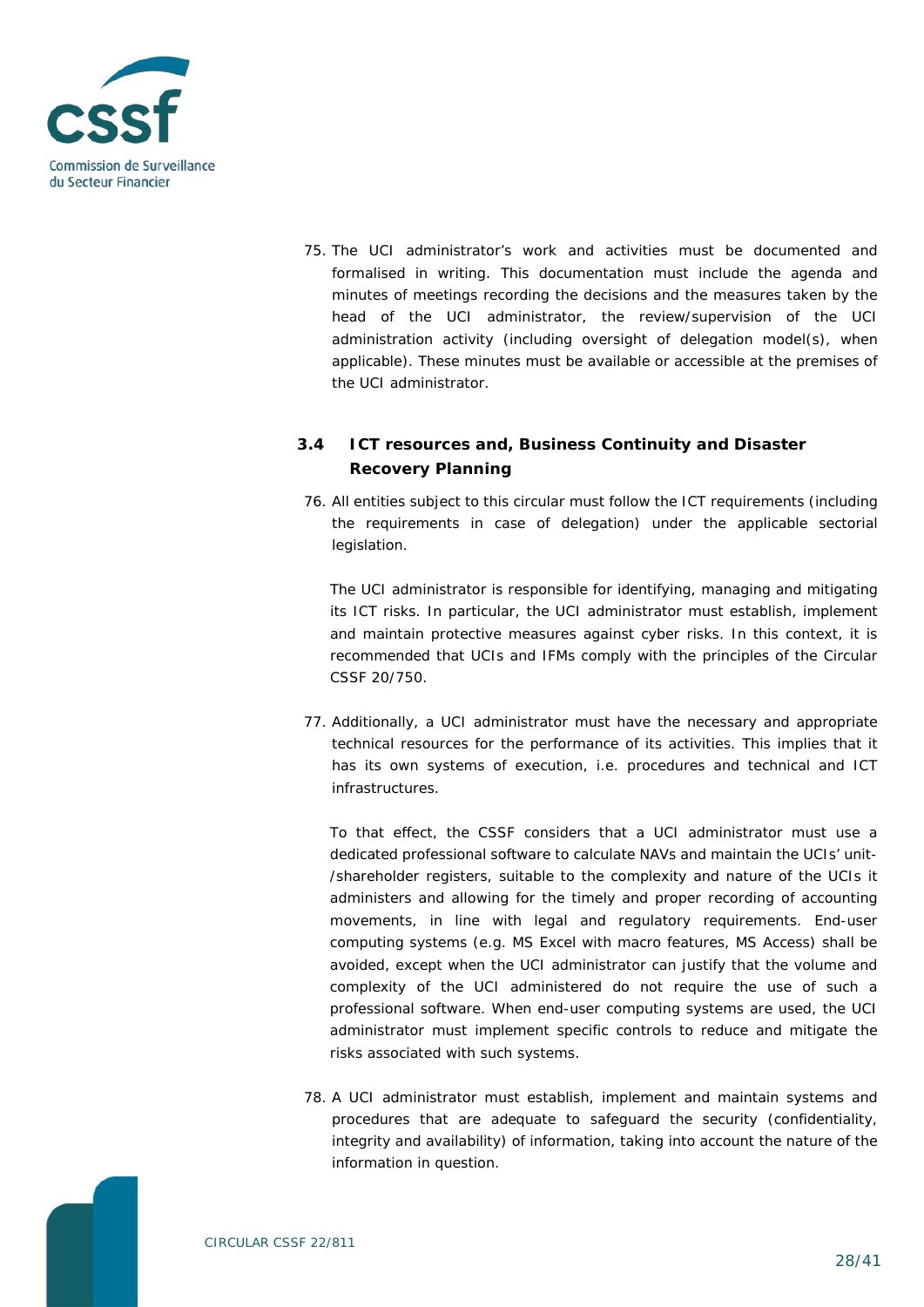

The need-to-know/need-to-have principles must be ensured when granting access rights which must be regularly reviewed. In addition, the UCI administrator must ensure that the systems used are suitable for their chosen function and allow for, at least, the appropriate audit trail for accounting and registrar transactions and positions and privileged IT management activities.

- 79. Every UCI administrator must establish, implement and maintain an adequate business and service continuity policy ensuring the recovery of its activities and services after a disaster (i.e. BCP and DRP) within an adequate timeframe with regard to the NAV calculation frequency and providing for regular testing of those plans. In this context, the UCI administrator shall define and implement data and system backup and restoration procedures to ensure that they can be recovered as required.
- 80. When using a system that is located outside of Luxembourg, the UCI administrator shall have a secure backup of all accounting and registrar positions in a readable format at the end of each NAV calculation day. This backup shall be stored in the European Economic Area, either in the UCI administrator's premises, or by a service provider different from the one to whom the system is outsourced, or by a group entity. In case of liquidation, the UCI administrator must take into account the requirements set out in point 66 of this circular.
- 81. Since the ICT requirements may evolve or be clarified through the adoption of new regulations, notably at European level, in particular through the upcoming European Regulation of the European Parliament and of the Council on digital operational resilience (DORA) or through the publication of guidelines, recommendations, or questions and answers of the European Securities and Markets Authority (ESMA), the organisational arrangements set out in this chapter may be supplemented or amended and, where relevant, should be read together with such regulations, guidelines, recommendations and questions and answers.

#### <span id="page-28-0"></span>**3.5 Delegation models[1](#page-28-1)**

82. In accordance with applicable sectorial legislation, the UCI administrator may delegate to third parties (i.e. delegates) the performance of one or more of its UCI administration tasks, for the purpose of a more efficient conduct of its business. This section sets out the delegation requirements that apply to the

<span id="page-28-1"></span>

*<sup>1</sup> ICT delegations are excluded from the scope of this section and subject to the applicable sectorial legislation.*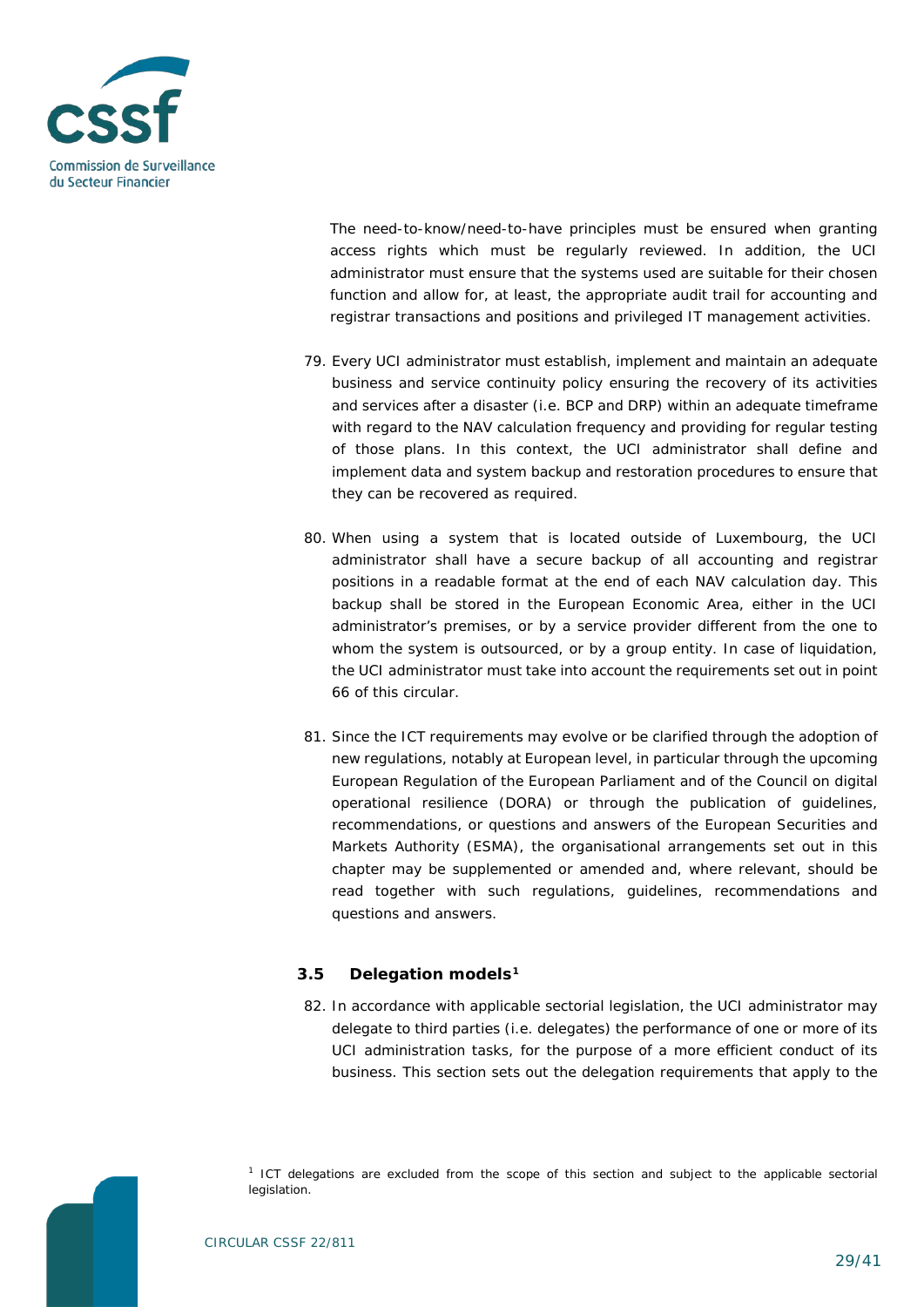

entities acting as UCI administrator which are delegating one or more of their UCI administration tasks.

In that case, the principles set forth in this chapter must be complied with at all times during the delegation by all its delegates. However, under no circumstances may the monitoring of the delegated tasks or the due diligence/oversight on the delegates be delegated.

- 83. The delegation of tasks must be clearly detailed in a dedicated written contract following the requirements listed under point 38 and, when applicable, 88 of this circular. In any case, the division of tasks related to the duties of UCI administration must not result in a fragmentation which renders the exercise of the coordination and general supervisory function difficult, if not impossible, or which unnecessarily increases costs by unjustified duplication or complexity of the operating model.
- 84. The delegation model must not be detrimental to the UCI administration services provided to the UCIs (notably in terms of quality and/or cost). It also must not generate additional or increased risks for the UCIs, in particular legal or operational risks.
- 85. The delegation of tasks does not relieve the UCI administrator of its responsibilities. It must be able to provide at any time to the CSSF the list of all delegation arrangements (critical/important or not) in place, including the description of the delegated tasks performed and information on its delegates.
- 86. With respect to the delegation in the area of the NAV calculation and accounting function, any final NAV, respectively its publication, must be controlled and validated by the UCI administrator. The final controls/checks and the validation must therefore be performed and duly documented by the UCI administrator in accordance with point 29 of this circular.
- 87. Adequate initial and ongoing due diligence must be performed by the UCI administrator on its delegates. The UCI administrator must in this context:
	- Design, implement and keep up-to-date a procedure regarding the selection, monitoring and change of delegates. The nature, scope and frequency of the periodic due diligence to be carried out on delegates must also be covered by this procedure. In the case where the delegate obtains a service auditors' report on the operating effectiveness of its internal controls prepared in accordance with a recognised standard such as ISAE 3402, the UCI administrator may take this information into account for the organisation of its monitoring of the delegate;
	- Implement and monitor defined KPIs/KRIs on a regular basis adapted to the UCI activity (at least annually);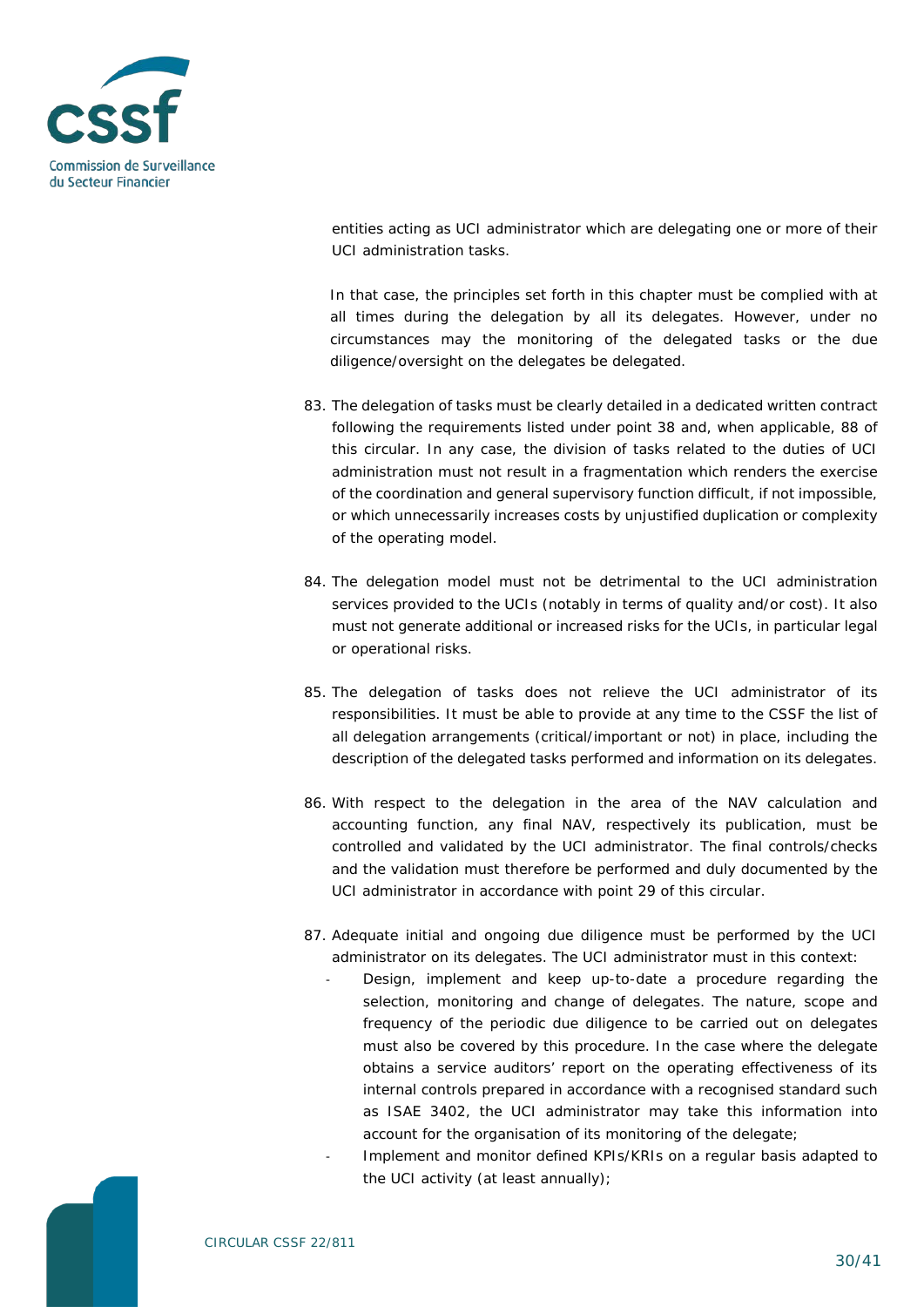

- Review the IT systems, operational processes and procedures;
- Review the agreements/contracts with the delegates;
- Have regular contact with the delegates (including periodic calls/chats, meetings, at least monthly); and
- Conduct a periodic due diligence, in particular organise regular on-site and/or virtual visits. A sole recourse to virtual on-site visits is not deemed to be sufficient in this context.
- 88. A written contract must be concluded between the UCI administrator and any of its delegates. The contract must clearly set out the roles, the responsibilities, the rights and the obligations of each party. It must, at least, include the following elements:
	- A description of the services, function(s) and/or task(s) covered by the contract;
	- Rights and obligations of each party including the right to delegate certain tasks, and the applicable restrictions;
	- The confidentiality obligations applicable to the parties in accordance with the relevant laws and regulations, as well as the notice period applicable under the contract as well as specific provisions regarding the transfer of activities towards another service provider or back to the UCI administrator;
	- Means and procedures by which the UCI administrator transmits all relevant information or ensures the delegate has access to all the information it needs to fulfil its duties, including, when applicable, the procedures ensuring that the delegate will receive information from other parties appointed by the UCI or its IFM, when applicable;
	- Means and procedures by which the delegate transmits to the UCI administrator all relevant information that it needs to perform its duties, and in order to allow the UCI administrator to have a timely and accurate overview of the tasks performed by the delegate;
	- Workflows of the interaction with the delegate (notably meetings, regular reports, incident management, KPIs, KRIs);
	- Establishment of an operating memorandum agreed upon by both parties detailing at least the content, the frequency, the format, the timing of information flows;
	- Restrictions and conditions to comply with in case of sub-delegation by the delegate;
	- Clauses covering data privacy and data protection covering the type of data transferred; and
	- Integration of the UCI administrator's needs in the BCP/DRP and the backup plans of the delegate.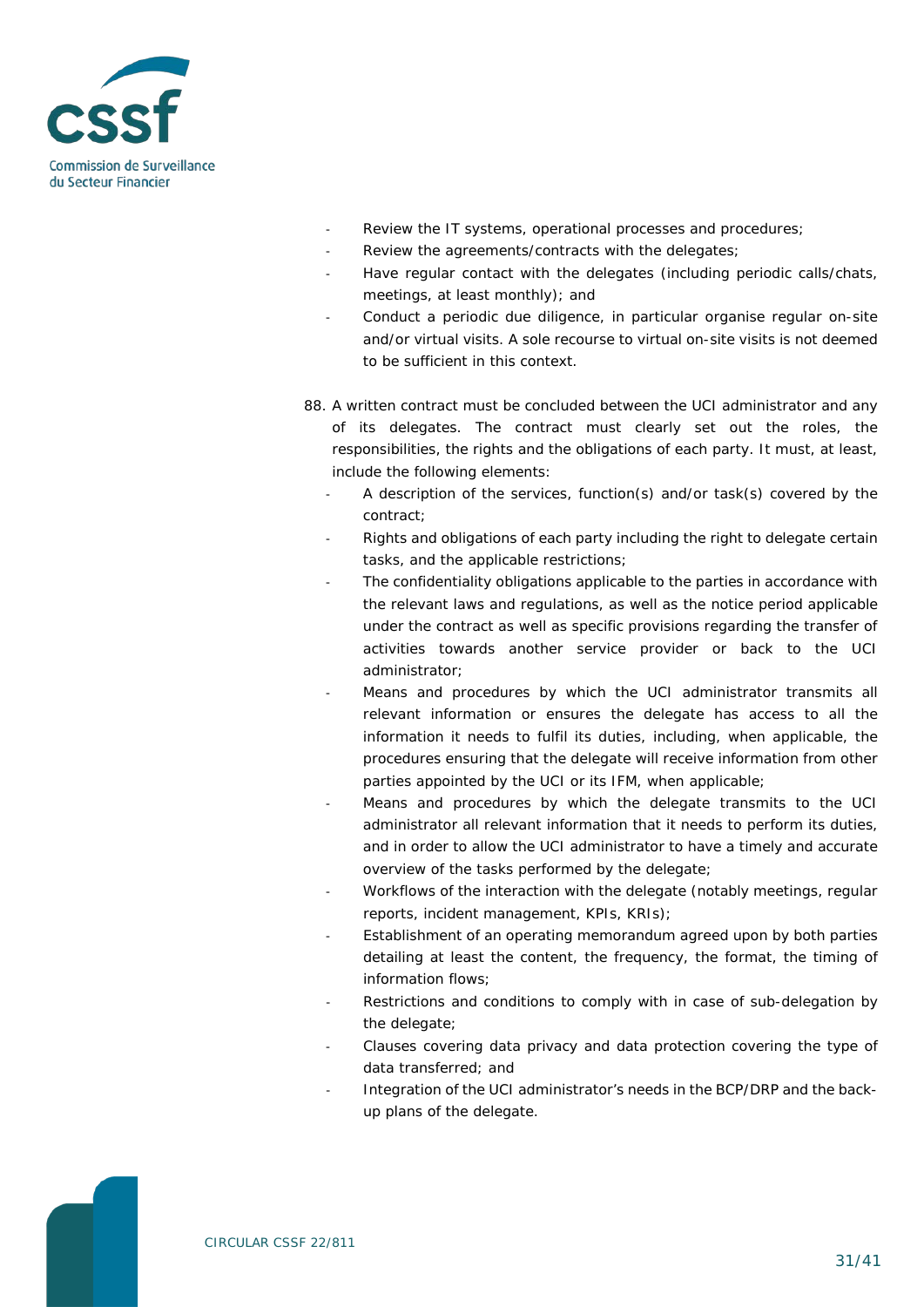

- 89. The UCI administrator must draft, implement and maintain adequate procedures and processes to efficiently monitor the delegated activities. To that effect, it must, at least, ensure that:
	- The necessary workflows and controls in place are detailed in a written policy, memorandum or procedure available at the delegate and the UCI administrator. Such documents must be reviewed regularly, at least annually;
	- The delegate provides in writing on a regular basis and, when necessary, on an ad hoc basis, to the UCI administrator detailed information, reports and/or KPIs/KRIs regarding the status (completion, volume, etc.), the quality and any issues relating to the delegated tasks;
	- It retains the capacity and skills to adequately monitor the delegated activities on an ongoing basis; and
	- An escalation procedure in case of problems, shortcomings and irregularities, exists and is implemented.
- 90. The UCI administrator must have access to its data at all times. Moreover, data must enjoy the same level of protection and confidentiality at the delegate. Adequate encryption must be ensured.

To that effect, the UCI administrator must be provided with an immediate and unlimited editor access to the delegate's related system(s) allowing it to directly intervene in the processing of information. Such access must also allow for the instantaneous and full production of any data necessary for normal operations of the UCI administrator. If this is not possible, the UCI administrator must be provided with a non-restrictive and immediate reader access to such system allowing it to adequately retrieve the data necessary to perform its duties and maintain suitable systems to upload and use such data. In addition, the UCI administrator must ensure that the delegation model complies with point 80 of this circular.

- 91. The essential documentation of the UCIs must be available at all times at the UCI administrator. Therefore, the delegate must forward all necessary documents to the UCI administrator (electronically or physically if such documents are irreplaceable).
- 92. The UCI administrator shall assess, in view of possible legal risks and obligations, whether or not the third parties concerned by the delegation, and in particular investors, should be informed or their consent be obtained. In this respect, the UCI administrator shall also comply with the regulations in force relating to, beside others, general data protection.
- 93. In case the delegation implies a transfer of relevant information to a third party, the UCI administrator must ensure that the UCI or its IFM, when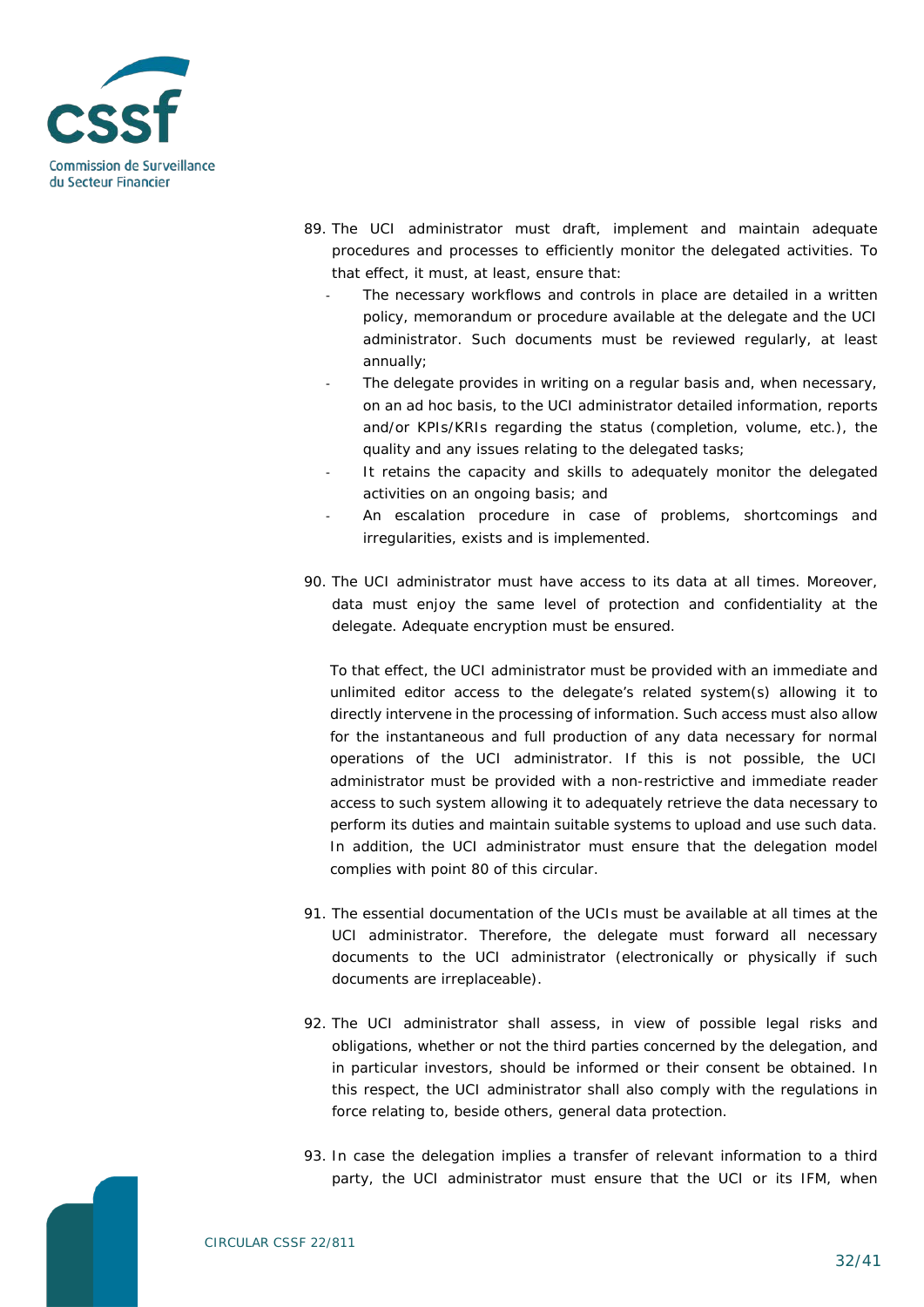

applicable, has accepted the delegation of the relevant delegated services, the type of information transmitted in the context of the delegation and the country of establishment of the entities that provide the delegated services.

Any transfer of information related to investors should be disclosed prior to the transfer, by the UCI or its IFM, when applicable, to investors through appropriate means, namely the offering documents and the subscription form combined, if appropriate, with a reference to a website. Existing investors should be informed by the UCI or its IFM, when applicable, prior to the transfer of their information, about any update of the offering documents aiming at the aforesaid disclosure by means of a letter, email or any other means of communication provided for by the offering documents.

- 94. The UCI administrator's BCP as mentioned in point 79 of this circular must take into account any delegation model. Special attention should be paid to the continuity aspects and the revocable nature of delegation. The UCI administrator shall in this context take the necessary measures to be in a position to adequately transfer the delegated activities to a different service provider or back to itself, whenever the continuity or quality of the services provisions are likely to be affected negatively.
- 95. The results of the due diligences and the ongoing oversight must be formalised in writing.
- 96. The CSSF considers that, if the UCI administrator operates its UCI administration activities based on a delegation model, it must always be able to take over or transfer to alternative service providers the delegated UCI administration tasks when required (in the event of any issues that would negatively impact the services provided). Any delegation model, which is of such a scale that the UCI administrator can no longer be considered as a UCI administrator in substance and that it would become a letter-box entity, must be considered as contravening the conditions which the UCI administrator is required to meet in order to obtain and maintain its authorisation.
- 97. The concept of letter-box entity is particularly assessed in the light of the size of the staff performing the UCI administration, which must be appropriate, given for example the complexity and number of NAVs administered by the UCI administrator. The size of the staff must also be proportionate to the size of the team providing support at the delegate.
- 98. When the UCI administrator relies on companies of the group to which it belongs for due diligence assessment and/or oversight monitoring, it must perform an independent review of its group's assessment and monitoring. Consequently, it must be in a position to challenge the group's decision. As a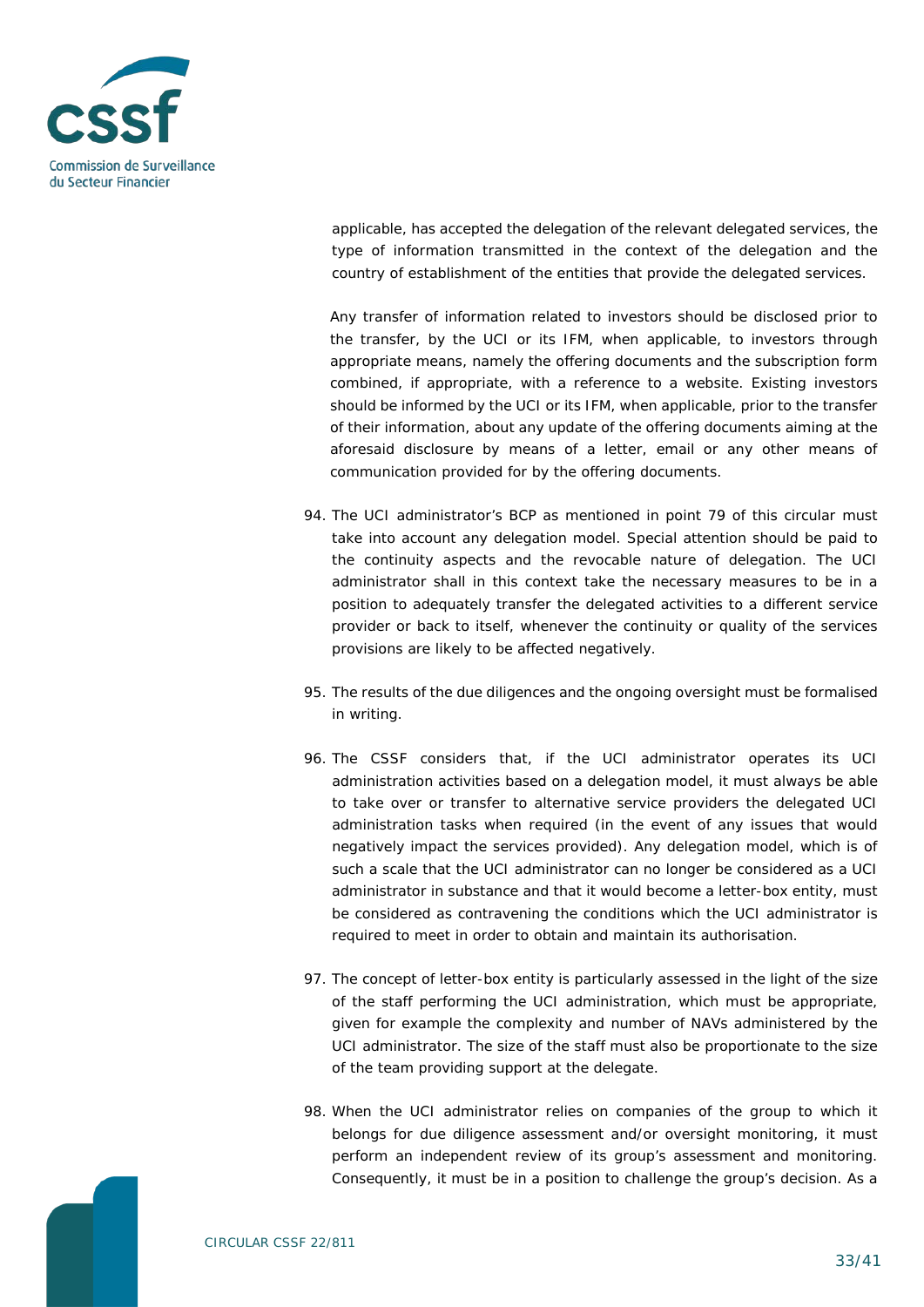

general principle, the overall delegation model should remain at all times under the control of the UCI administrator.

- 99. The requirements, which apply when delegating, must apply mutatis mutandis where the delegate sub-delegates UCI administration tasks (excluding ICT delegation), and in case of any subsequent level of sub-delegation (i.e. a chain of delegation). The conditions applicable to any sub-delegation are those referred to in this chapter on delegation. In this context, the CSSF considers that the risks associated with sub-delegation of UCI administration tasks outside the group to which the UCI administrator belongs, to an entity not supervised by the CSSF, do not allow the UCI administrator to comply with the requirements of this circular and such sub-delegations are therefore prohibited.
- 100. A UCI administrator that intends to delegate a critical or important operational task shall notify in advance its plans to the CSSF using the instructions and, where available, the forms on the CSSF website. Such a notification is to be submitted at least three months before the planned delegation comes into effect. When resorting to a client communication agent or an administrative agent authorised under Part I, Chapter 2 of the 1993 Law, this notice period is reduced to one month. Any planned delegation arrangement which has not been notified within the above notification period and/or without using the instructions and, where applicable, the forms available on the CSSF website will be considered as not notified.
- 101. The notification is without prejudice to the supervisory measures or the application of binding measures and/or administrative sanctions which the CSSF might take as part of its ongoing supervision, where it appears that these delegation projects do not comply with the applicable legal and regulatory framework.

In any event, the UCI administrator remains fully responsible to comply with all the relevant laws and regulations as regards the planned delegation projects.

- 102. The UCI administrator must assess the criticality or importance of tasks considering, in particular, where a defect or failure in its performance would materially impair any of the following:
	- Its continuing compliance with the conditions of its authorisation and/or its other legal and regulatory obligations;
	- Its financial performance; or
	- The soundness or continuity of its activity.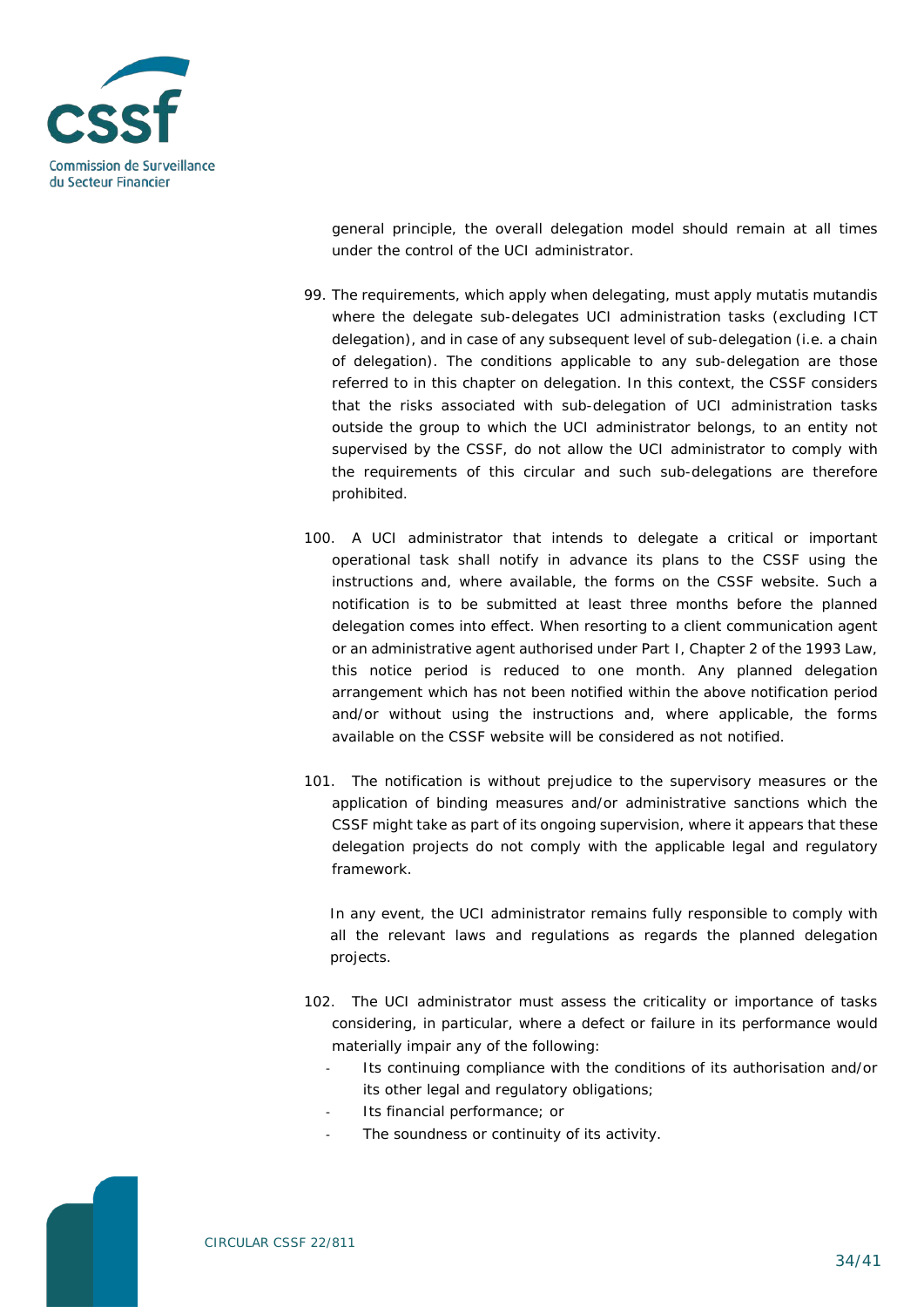

The UCI administrator must ensure that these conditions are always met when delegating tasks of core business activities.

# <span id="page-34-0"></span>**4. Entry into force and various provisions**

- 103. This circular repeals Chapter D of Circular IML 91/75.
- 104. This circular enters into force with immediate effect.

The requirement of authorisation set in section 2.2.1 of this circular does not apply to entities already acting as UCI administrator at the date of entry in force of this circular. A grandfathering period, in order to comply with the remaining provisions of the present circular, is granted to such entities already acting as UCI administrator at the date of entry in force of this circular until 30/06/2023.

In relation to the annual reporting required by point 7 of this circular and detailed in annex B of this circular, the UCI administrator must file at the latest five months after its financial year-end, starting from 30/06/2023.

**Claude WAMPACH Director** 

**Marco ZWICK** Director

**Jean-Pierre FABER** Director

**Françoise KAUTHEN** Director

**Claude MARX** Director General

Attachments:

A - List of information to be provided to the CSSF to apply for authorisation to act as UCI administrator

B - List of information on UCI administration functions to be provided to the CSSF on an annual basis

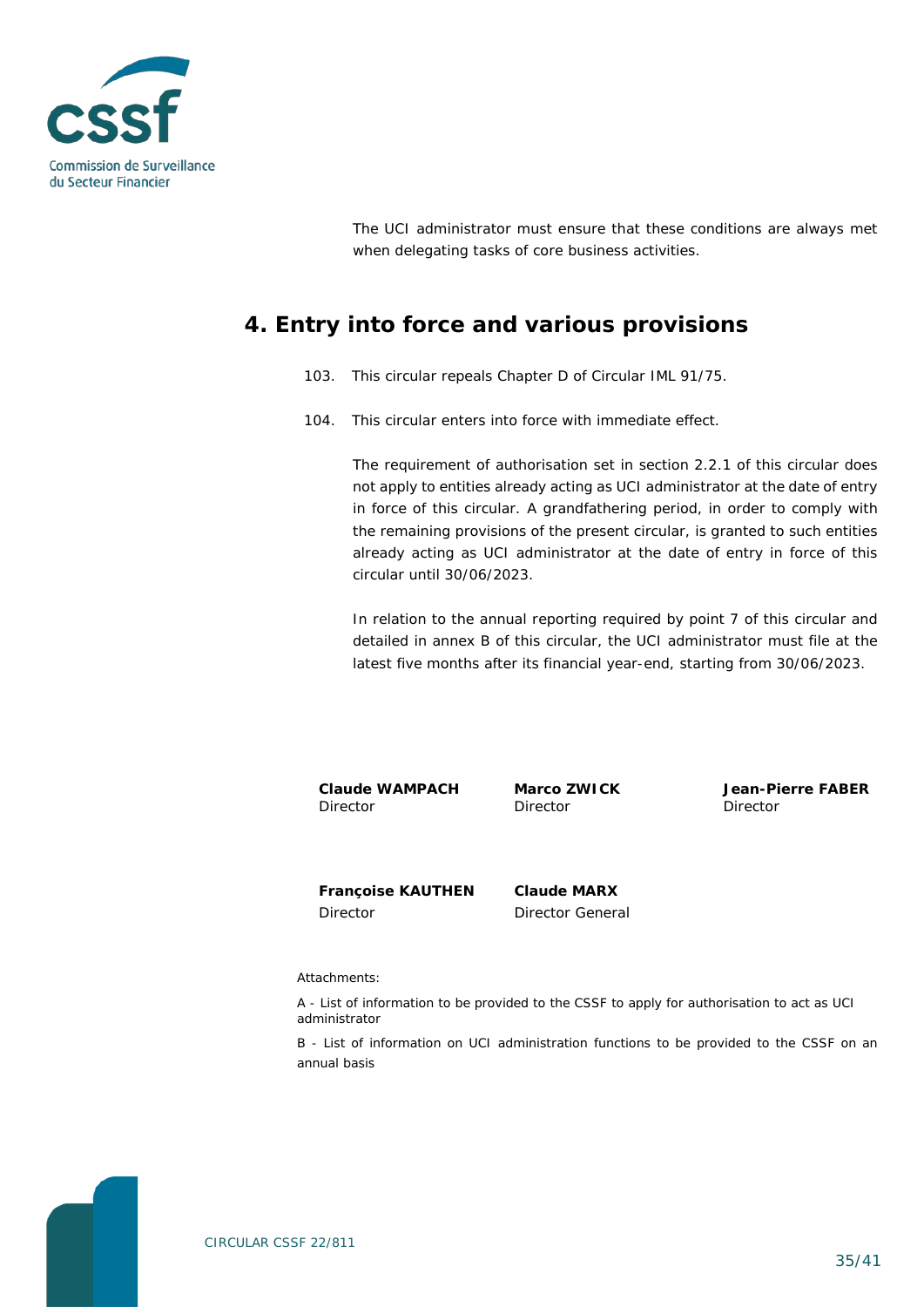

# **ANNEXES**

### <span id="page-35-0"></span>**A - List of information to be provided to the CSSF to apply for authorisation to act as UCI administrator**

The application file must be submitted ex-ante in electronic format to the CSSF. To this end, the prospective UCI administrator must duly fill in and submit the corresponding form(s) available on the CSSF website.

The prospective UCI administrator must provide at least the following information:

- A description of the function(s) and tasks performed by the UCI administrator as described in section 2.2. of this circular.
- The programme of activity including, at least, information on the scope of the proposed services for the next three financial years concerning:
	- o The number of serviced UCITS, AIFs, other Luxembourg UCIs and other vehicles (including foreign vehicles), and their compartments; and
	- o An estimated NAV and number of accounting and/or register entries per year.
- A description of the human resources, in particular:
	- o The number of FTEs and staff;
	- o An organisational chart for the UCI administration activity (by function) and for the whole entity. In the case of delegation, a chart with all third-party entities must also be provided; and
	- o The name of the person responsible for the UCI administration and its curriculum vitae.
- A description of the technical infrastructure, in particular:
	- o A summarised description of the IT organisation and systems used;
	- o A description of the logical access security measures;
	- o A description of the continuity measures (backup, BCP/DRP).
- A detailed description of all controls covering the function(s) and tasks performed by the UCI administrator.
- When applicable, a description of the delegation model:
	- o A description of the delegated tasks and the details of the delegates;
	- o The applicable form(s) in case of delegation of administration operational tasks as available on the CSSF website; and
	- o A confirmation relating to the establishment of such a manual of procedures.
- A description of the procedures implemented for handling complaints.
- A confirmation that the written procedures regarding conflicts of interest have been put in place.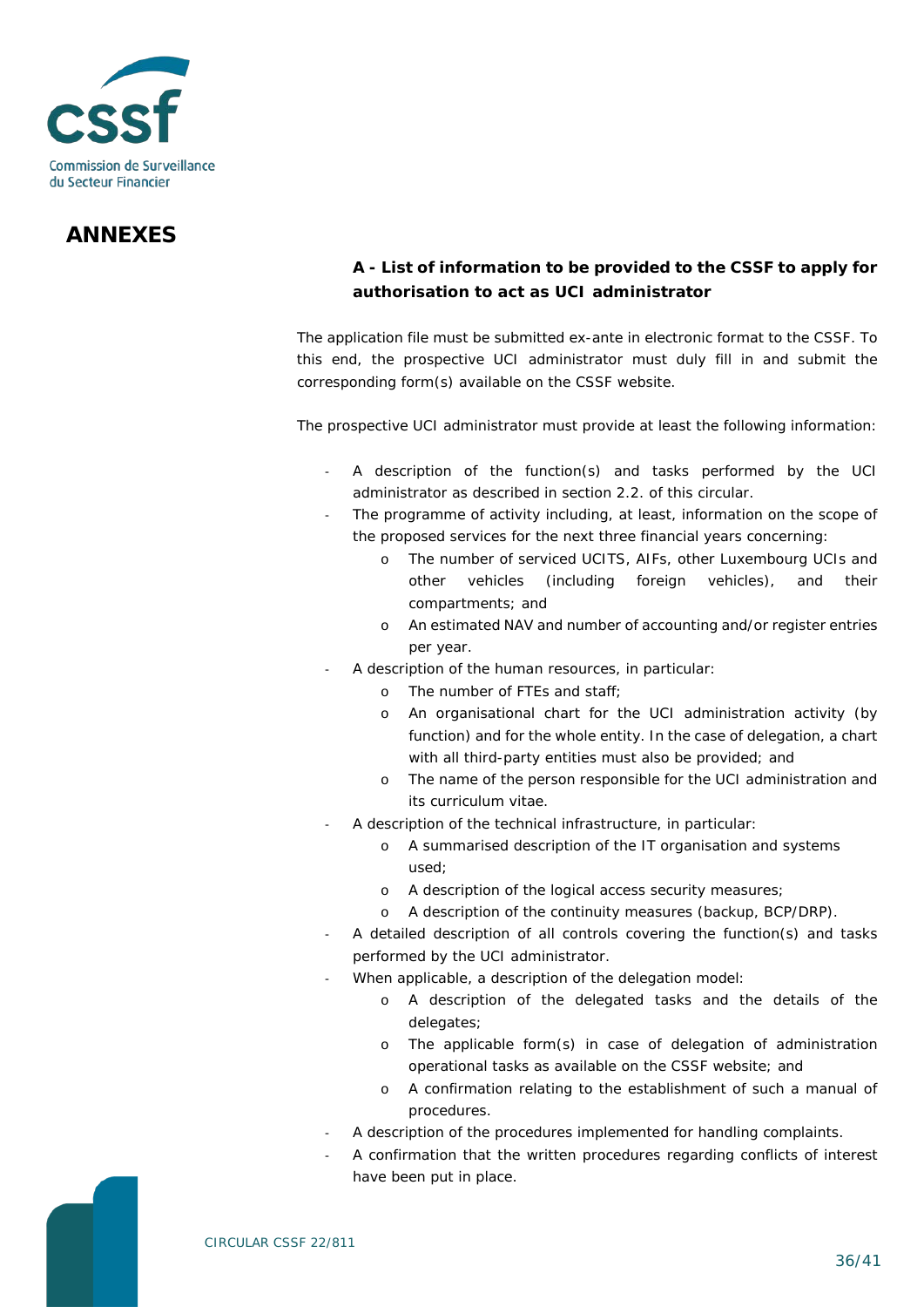

### <span id="page-36-0"></span>**B - List of information on UCI administration functions to be provided to the CSSF on an annual basis[1](#page-36-1)**

Pursuant to the point 7 of this circular, the UCI administrator must communicate to the CSSF information regarding its business activities and resources. The information must be provided by function as defined in point 10 of this circular.

To this end, the UCI administrator must keep up-to-date the information listed hereafter and provide it to the CSSF on an annual basis, by duly filling in and submitting the corresponding form(s) available on the CSSF website:

| Number of regulated UCIs               | Volume in terms     |  |
|----------------------------------------|---------------------|--|
| established<br>in Luxembourg           | net<br>of<br>assets |  |
| administered                           | (millions EUR)      |  |
|                                        |                     |  |
| Number of compartments of              |                     |  |
| regulated UCIs established in          |                     |  |
| Luxembourg administered                |                     |  |
|                                        |                     |  |
| Number<br>of<br>non-regulated          |                     |  |
| <b>UCIS</b><br>established<br>in       |                     |  |
| Luxembourg administered                |                     |  |
|                                        |                     |  |
| Number of compartments of              |                     |  |
| <b>UCIS</b><br>non-regulated           |                     |  |
| established in Luxembourg              |                     |  |
| administered                           |                     |  |
|                                        |                     |  |
| Number<br><b>UCIS</b><br>of<br>foreign |                     |  |
| administered                           |                     |  |
|                                        |                     |  |
| Number of compartments of              |                     |  |
| foreign UCIs administered              |                     |  |
|                                        |                     |  |
| Number<br>of<br>daily<br><b>NAVs</b>   |                     |  |
| administered                           |                     |  |
|                                        |                     |  |

#### **BUSINESS OF UCI ADMINISTRATION & SIGNIFICANT INFORMATION ON THE ACTIVITY**

<span id="page-36-1"></span>*<sup>1</sup> The information is to be provided at the latest five months after the the financial year-end of the UCI administrator.*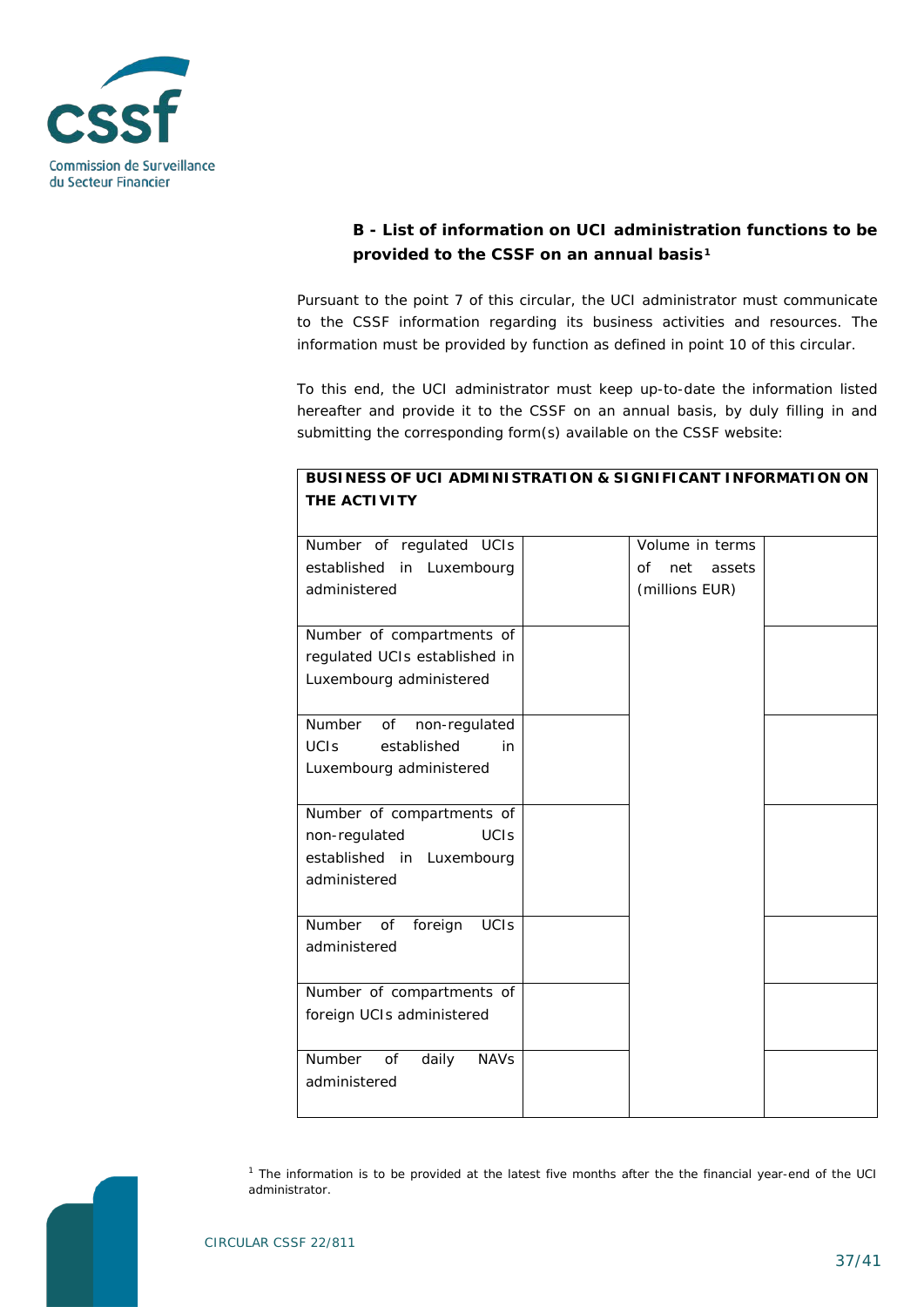

| Number of weekly<br><b>NAVs</b><br>administered                                                                                                                                                |  |  |
|------------------------------------------------------------------------------------------------------------------------------------------------------------------------------------------------|--|--|
| Number of monthly NAVs<br>administered                                                                                                                                                         |  |  |
| Number of quarterly NAVs<br>administered                                                                                                                                                       |  |  |
| Number of yearly<br><b>NAVs</b><br>administered                                                                                                                                                |  |  |
| Number<br>investors'<br>of<br>complaints received                                                                                                                                              |  |  |
| Number of UCIs' and IFMs'<br>complaints received                                                                                                                                               |  |  |
| Number of NAV errors                                                                                                                                                                           |  |  |
| Number of NAV errors for<br>which the UCI administrator is<br>contractually responsible                                                                                                        |  |  |
| <b>UCIS</b><br>For<br>regulated<br>established in Luxembourg,<br>number of material <sup>1</sup><br><b>NAV</b><br>errors                                                                       |  |  |
| regulated<br><b>UCIS</b><br>For<br>established in Luxembourg,<br>number of material <sup>2</sup><br><b>NAV</b><br>errors for which the<br>UCI<br>administrator is contractually<br>responsible |  |  |
| Number of corrected NAV                                                                                                                                                                        |  |  |

*<sup>1</sup> As defined by Circular CSSF 02/77*

<span id="page-37-1"></span><span id="page-37-0"></span>*<sup>2</sup> As defined by Circular CSSF 02/77*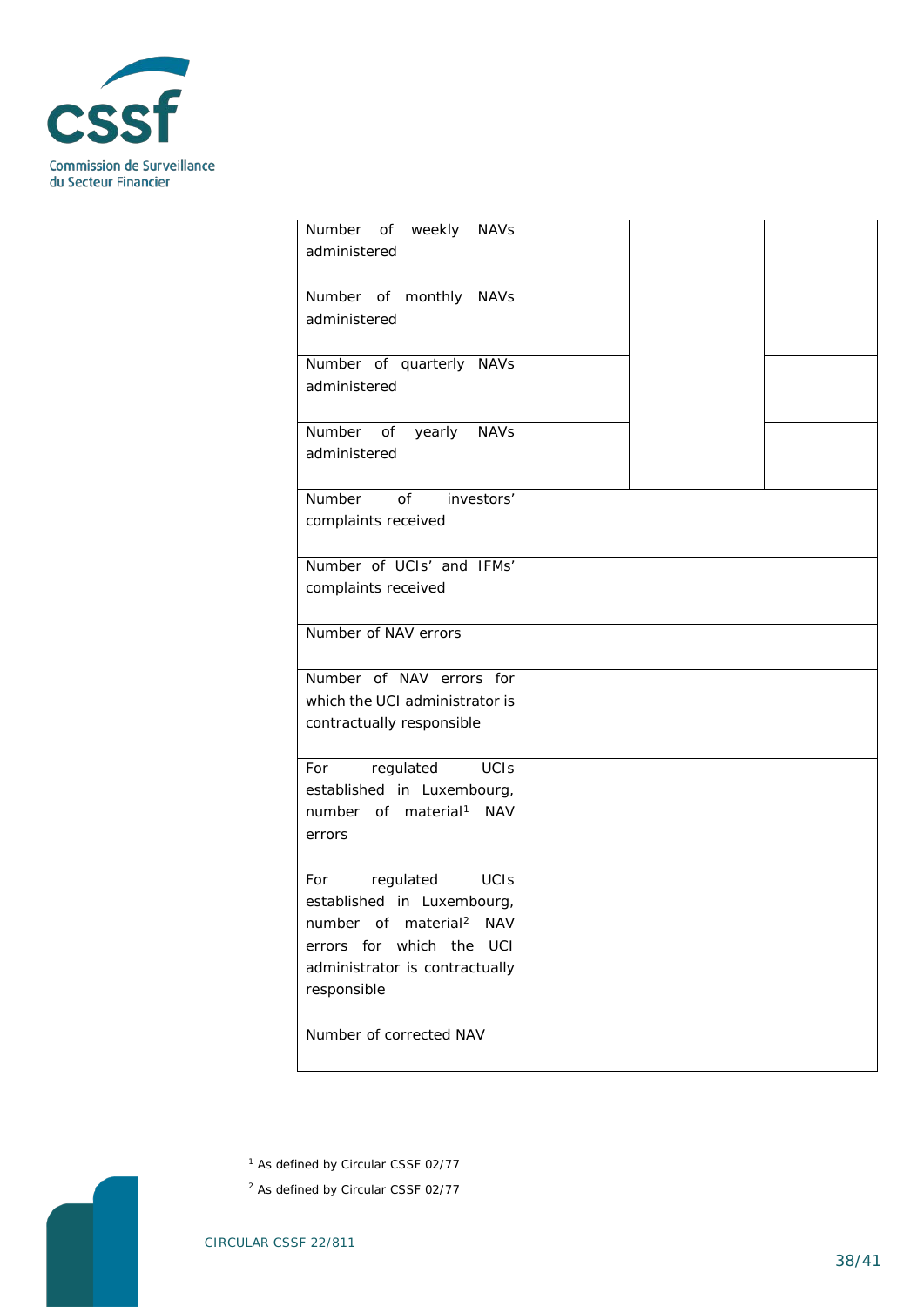

| Number of corrected NAV for              |                                             |  |  |  |
|------------------------------------------|---------------------------------------------|--|--|--|
| which the UCI administrator is           |                                             |  |  |  |
| contractually responsible                |                                             |  |  |  |
|                                          |                                             |  |  |  |
|                                          |                                             |  |  |  |
| When applicable <sup>1</sup> , number of |                                             |  |  |  |
| active investment breaches               |                                             |  |  |  |
|                                          |                                             |  |  |  |
| Date<br>of<br>the<br>last                |                                             |  |  |  |
| review/update<br>of<br>the               |                                             |  |  |  |
|                                          |                                             |  |  |  |
| procedures (dd/mm/yyyy)                  |                                             |  |  |  |
|                                          |                                             |  |  |  |
| List of procedures with an               |                                             |  |  |  |
| indication of the thematic               |                                             |  |  |  |
| covered                                  |                                             |  |  |  |
|                                          |                                             |  |  |  |
|                                          |                                             |  |  |  |
| $task(s)$ ,<br>Delegated<br>when         | Delegates                                   |  |  |  |
| applicable                               |                                             |  |  |  |
|                                          |                                             |  |  |  |
| <b>HUMAN RESOURCES</b>                   |                                             |  |  |  |
|                                          |                                             |  |  |  |
| Name<br>of<br>the<br>person              |                                             |  |  |  |
| for<br>UCI                               |                                             |  |  |  |
| responsible<br>the                       |                                             |  |  |  |
| administration<br>(including             |                                             |  |  |  |
| nomination date)                         |                                             |  |  |  |
|                                          |                                             |  |  |  |
| information<br>Contact                   |                                             |  |  |  |
| (email/telephone(s))                     |                                             |  |  |  |
|                                          |                                             |  |  |  |
|                                          |                                             |  |  |  |
| Number of staff in the UCI               |                                             |  |  |  |
| administration                           |                                             |  |  |  |
|                                          |                                             |  |  |  |
| Number of staff expressed in             |                                             |  |  |  |
| the<br>UCI<br><b>FTEs</b><br>in          |                                             |  |  |  |
| administration                           |                                             |  |  |  |
|                                          |                                             |  |  |  |
|                                          |                                             |  |  |  |
| Any change (Yes/No)                      |                                             |  |  |  |
|                                          |                                             |  |  |  |
|                                          | If any change, current organisational chart |  |  |  |
|                                          |                                             |  |  |  |
|                                          |                                             |  |  |  |

<span id="page-38-0"></span>

*<sup>1</sup> Applicable to UCI administrators which are in charge of compliance monitoring of the investment policy and restrictions as detailed in point 13 of this circular.*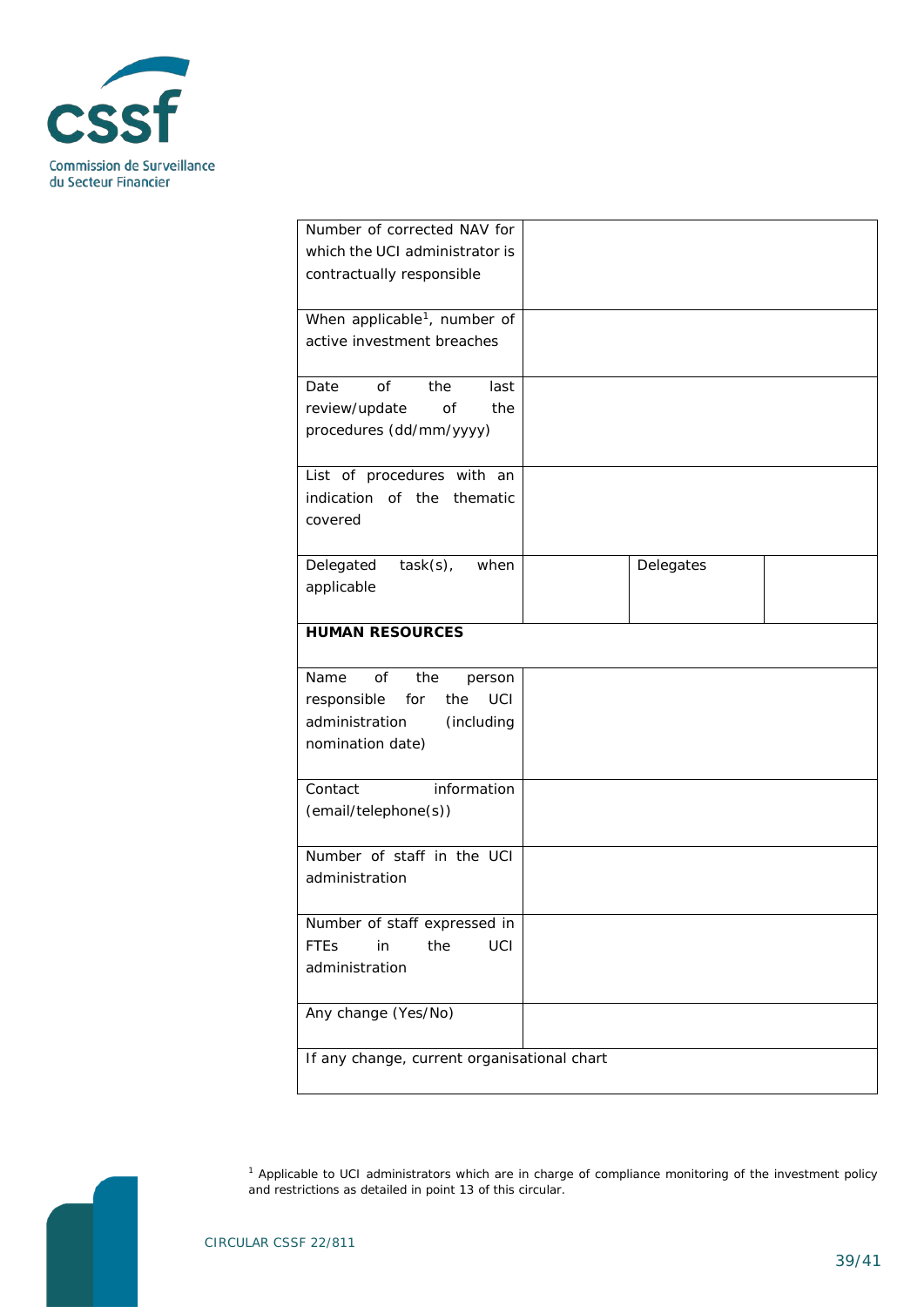

| <b>TECHNICAL RESOURCES</b>   |  |  |
|------------------------------|--|--|
|                              |  |  |
| Hardware and software used   |  |  |
|                              |  |  |
| Any change (Yes/No)          |  |  |
|                              |  |  |
| Number and description of    |  |  |
| ICT related issues (system   |  |  |
| break downs leading to major |  |  |
| delays in NAV calculation,   |  |  |
| major bugs detected,         |  |  |
| problems with<br>new         |  |  |
| patches/system               |  |  |
| implementations, interface   |  |  |
| issues, or other major       |  |  |
| incidents including cyber    |  |  |
| incidents), including system |  |  |
| outage duration, root cause  |  |  |
| and mitigating or corrective |  |  |
| measures.                    |  |  |
|                              |  |  |
|                              |  |  |